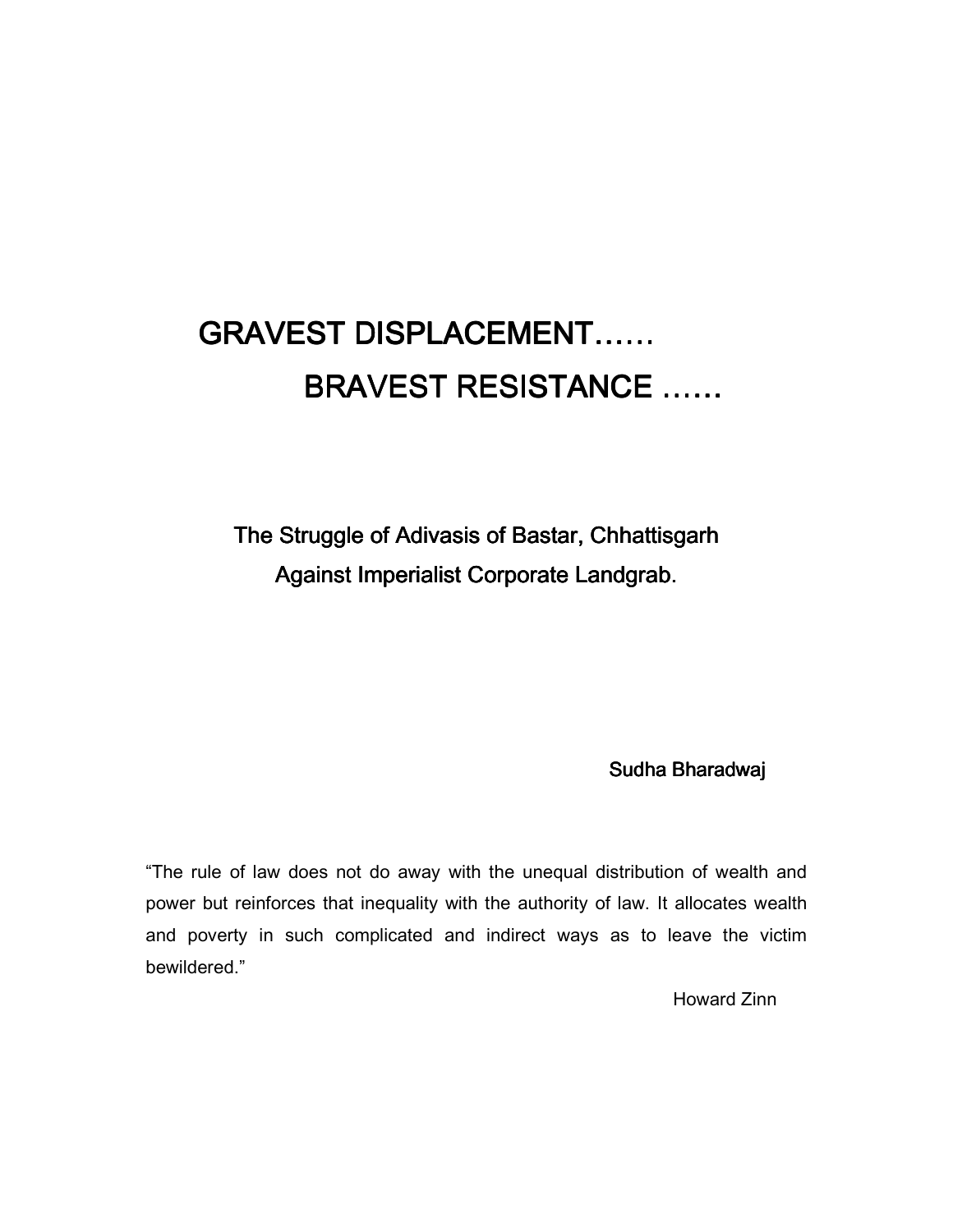*Dedicated to the memory of Dedicated to of* 

*Tapasi Malik,, Dula Mandal, Dula Mandal,* 

*Lakhiram Tuddu, Satyabhama ........... Lakhiram Tuddu, Satyabhama ram ...........* 

*Whose names we know,* 

*And the hundreds of adivasis of Bastar And the* 

# *Whose names will remain unknown till we claim them.*

# **Why this essay?**

 **I** don't live in Bastar, and I am not an adivasi.

But I have been active in the working class movement of Chhattisgarh for the past 22 years, a movement which became legendary under the charismatic leadership of Comrade Shankar Guha Niyogi. And I strongly feel that understanding what is happening in Bastar today is of the greatest significance not only to us in Chhattisgarh, but to all those who want to understand imperialist onslaught and corporate land grab, particularly in the resource-rich adivasi areas; for all of us involved nationwide in the antidisplacement movement which is day on day becoming a fierce life-and-death struggle against all odds; and in fact for all of us in the peoples' movements who are faced with the abysmally criminal failure of democratic institutions and shrinking democratic spaces on the one hand, and growing repression on the other.

**J**ustice Krishna Iyer, in a speech delivered in the memory of Com. Niyogi said that "he tried boldly and bravely to bring the Constitution to life for lakhs of miners and contract labourers". Com Niyogi was murdered on 28<sup>th</sup> September 1991 within a fortnight of his petitioning the highest authority of this land – the President of India. The industrialists convicted for his murder by the Sessions Court of Durg were acquitted by the High Court and Supreme Court. The thousands of workers of Bhilai, for whose cause he laid down his life, are still out of work, their cases pending in the High Court. The last essay he wrote, with an uncharacteristic urgency, was *"Rajeev Gandhi Ki Hatya Kyon?"* ("Why was Rajiv Gandhi murdered?") in which he forcefully argued that Rajiv Gandhi, though himself of the "liberalization" paradigm, was considered to be moving too slowly and was eliminated to allow "those who wanted the dollar to move in fast" to have their way. Com. Niyogi predicted that unless there was a widespread debate and churning among the patriotic and democratic sections of the people, our country would become the "grazing ground of the multinationals", for now "only those persons will occupy the seats of power, whom the multinationals favour". At that time, in May 1991, his article seemed to many, to be exaggerated or the usual leftist conspiracy theory. Now we know, it was prophetic.

This essay is part of that debate.

In the numerous industrial areas across Chhattisgarh today, the very blood of young contract labourers is being sucked as they labour for 12-14 hours, for far less than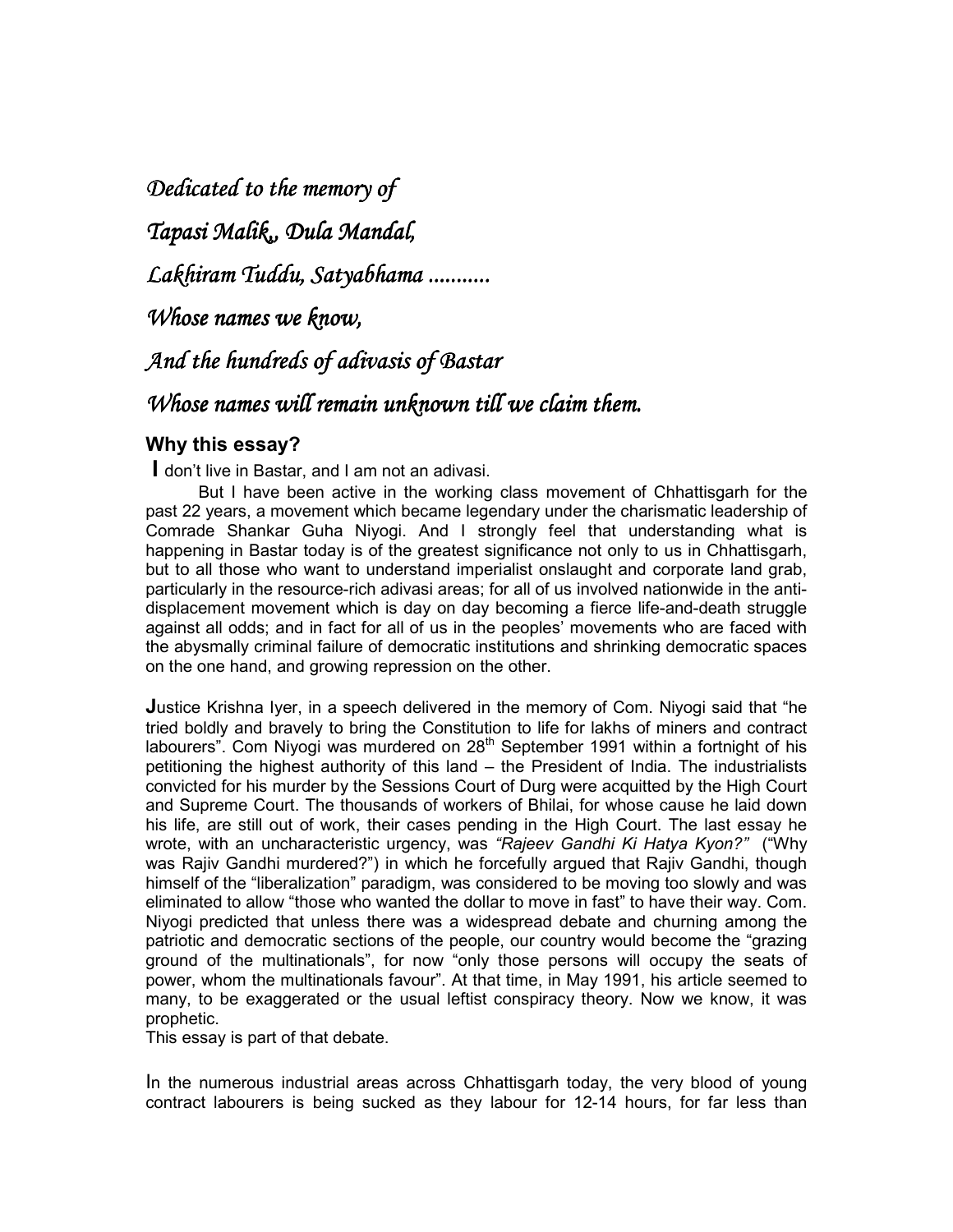minimum wages, without weekly holidays, and without safety or medical facility to generate the enormous wealth of "Chhattisgarh Shining!" Unionizing them today doesn't only mean facing the goondas of the industrialists, risking the loss of precarious jobs, sustaining an uncompromising struggle against great odds, and developing a mature and bold leadership that can withstand both carrot and stick - though this is a tall enough order. It also means struggling against the serious imperialist onslaught against the people of Chhattisgarh.

**A**n onslaught where gigantic corporations like Holcim and Lafarge are gobbling up the cement sector, they have already acquired ACC, Ambuja, and Raymond Cements. Taking advantage of rich limestone deposits, they are manufacturing the cheapest cement in the world, earning superprofits and planning to set up new capacities. Between them and the big cement manufacturers like Aditya Birla they have formed the "Chhattisgarh Cement Manufacturers Association" a cartel that has its office at a stones throw from Chief Minister Raman Singh's residence – a proximity symbolic of their stranglehold influence over the state administration. These companies are blatantly violating well established Indian labour standards which prohibit the use of contract labour in cement manufacture, and mandate that contract labour be paid at par with regular workers, i.e at the rate of the Cement Wage Board. (Holcim, for instance, has appealed against an Award obtained by our union to regularize 573 contract workers whose contracts have been held to be sham and bogus.)They are refusing to abide by the State Rehabilitation Policy which prescribes permanent jobs for those displaced by their plants, and they are in fact creating an explosive situation in the rural areas by employing outsiders in preference to the affected peasants. Under the leadership of the Pragatisheel Cement Shramik Sangh and the Chhattisgarh Mukti Morcha (Mazdoor Karyakarta Committee) – workers, peasants and particularly women – have been militantly struggling and have had some success in enforcing minimum wages and getting some affected peasants employed in these factories. But we still need to forge a unity of all cement workers in Chhattisgarh, across union lines, to wage a serious struggle demanding that multinationals implement the law of the land.

**O**n the other hand, the local small and medium steel industry of Chhattisgarh is facing a severe crisis and hundreds of units – mini steel plants, sponge iron units, rolling mills are closing down, thousands of workers are facing the threat of retrenchment. This crisis is another facet of the imperialist onslaught. The best quality iron ore of Chhattisgarh is literally flowing out as slurry, day after day, to be shipped out to Japan at a mere Rs. 400 a tonne. The State government is only too keen to sign MOUs with the big corporate houses – Tata, Essar, Mittal, Jindal…. and to practically gift away the best deposits of iron ore as captive mines at a measly royalty of less than Rs. 50 a tonne. But the local industry is having to purchase iron ore at open market rates, which had touched upto Rs. 5800 per tonne recently. Along with our union the Jan Adharit Engineering Mazdoor Union, the CMM has been continuously protesting against these pro-imperialist policies in order to save local industry and jobs, and exhorting the local industrialists not to be "penny wise and pound foolish" in trying to make up the lakhs of losses on raw material costs by squeezing a few thousands out of the workers legal wages.

Increasingly it is becoming more clear to us that the factories are not the only battleground against imperialist and monopoly capital, the hardest struggles are in the countryside where these companies are zeroing in on mineral resources, and are engaged in a land grab on an unbelievable scale. Whether for coal blocks in Raigarh, or a power plant in Premnagar, cement plants in Tilda, or a large industrial area in Rajnandgaon, bauxite mining in Sarguja and Jashpur, sponge iron plants in Raipur or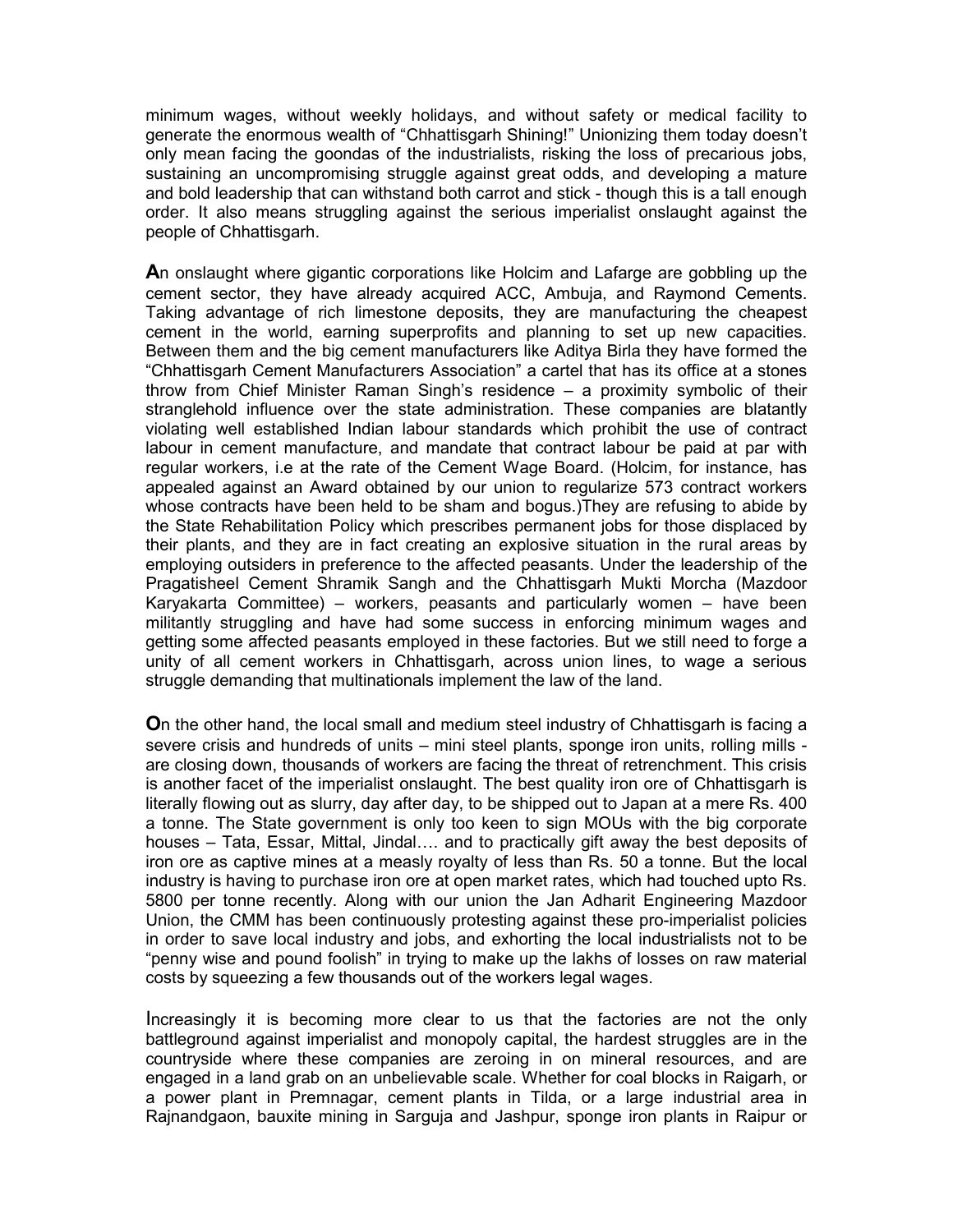diamond mining in Devbhog, peasants everywhere – particularly adivasis and dalits - are facing and resisting displacement – weakly compromising at some places, facing repression determinedly at others. 41 and now 65 more villages near Raipur are to be displaced for a glittering new capital region of Corporate Chhattisgarh; 9 villages for an army camp for a revamped High Court premises close to Bilaspur; 7 villages for an air force base in Rajnandgaon. Not to mention the displacement for the Tiger Reserve, Elephant Reserve, Wild life Sanctuaries etc. in Bilaspur, Jashpur and Dhamtari districts… The list is endless.

**C**MM has also been active in the anti-displacement movement – in opposing the demolition of urban *bastis*, particularly in the industrial areas where the lowly paid contract workers live; in organising the already displaced peasants around industrial establishments to demand jobs and compensation; and in playing a prominent role along with the Sanyukta Kisan Morcha in stalling the acquisition of 7 villages at Rajnandgaon for a Special Industrial Zone. It has expressed solidarity with the Raigarh Bachao Sangharsh Samiti which has been fighting the total domination of the Jindal group and its 'private army' notorious for its land grabbing, brokering of material inputs for local small industry, rampant exploitation of workers and the pollution of the air, soil and water of Raigarh district. A peasant woman Satyabhama lost her life, ironically on the  $26<sup>th</sup>$  of January, when being force-fed to break the indefinite fast she had undertaken to save the waters of the Kelo river from pollution by Jindal (In yet another example of the obscene hypocrisies that we now take for granted, the Jindal Steel and Power Limited recently received the "Srishti Green Cube Award 2007 for Good Green Governance" from Sheela Dikshit, the Chief Minister of Delhi!) The CMM has been an active participant in the anti-displacement front Visthapan Virodhi Jan Vikas Andolan, which was launched at Ranchi on 23<sup>rd</sup> March 2007, and which has been attempting to unite the people's resistance to displacement countrywide.

**T**he struggle to bring into the public domain the MOUs of Tata and Essar in Bastar and Dantewada; the fake gramsabhas in Lohandiguda and Dhurli blocks conducted at gunpoint to obtain consent for land acquisition, and presided over by the Salwa Judum supremo and District Investment Promotion Board Chairman Mahendra Karma; the arrests of vocal villagers including when they were on their way to keep a scheduled appointment with the Governor; the slapping of cases under the National Security Act on activists of the Adivasi Mahasabha; the FIRs that were finally lodged, after repeated complaints, against sundry dalals of Tata for the "fake compensations" given to the wrong persons and even in the name of the dead; these are events about which I and the CMM have had personal knowledge, and about which we have continuously raised our voice. CMM had organized torchlight processions in several industrial centres protesting against the arrest of Manish Kunjam and other leaders of the Adivasi Mahasabha on the eve of the alternative gram sabhas organized in Lohandiguda and Bhansi to protest land acquisition.

**B**ut I could only grasp the enormity of the information blackout – the silence, half truths and sheer lies – call it the "wall of silence", that exists between Bastar and the rest of Chhattisgarh, when as an active member of the Chhattisgarh PUCL, I joined several fact finding teams to investigate into fake encounters. When we found out that the shiksha karmis and student killed in Gollapalli allegedly in "Naxalite cross fire" had actually been murdered by the police and SAF even after they had repeatedly asserted their identity; when the "dreaded Naxalites encountered" in Nayapara turned out to be adivasis who had returned to their ancestoral village in search of work; when the theory of "accidental firing because of hidden Naxalites" in the Cherpal Salwa Judum camp was boldly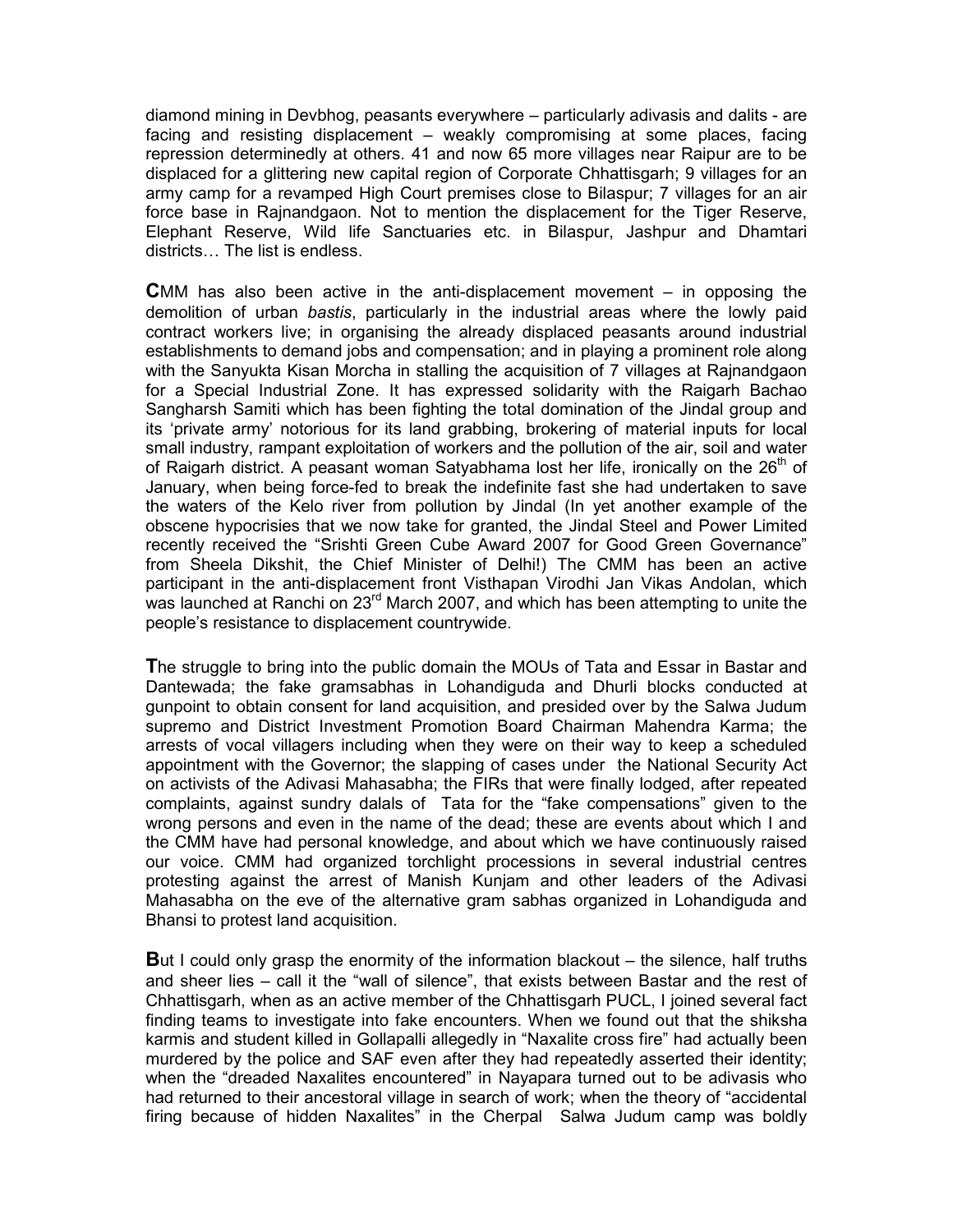rubbished by the villagers in the camp who were furious at the killing of a woman and a small baby by a trigger happy CRPF jawan. In the media we repeatedly saw a total silence about ordinary people on the one hand, and cymbal-clashing war-cries against Maoists, always pictured as AK-47 toting with sinisterly covered faces, on the other. Each time we uncovered the truth, which, mind you, was absolutely self-evident to the local people, and tried to cross the "wall", it was buried again under a heap of papers – false statements, enquiries, and the inevitable conclusions justifying the atrocities. In short, back to square one. This is another attempt to scale that wall.

# **"Rich Lands of Poor People": Scenario of Chhattisgarh**

## **C**handra Bhushan, a researcher on mineral policy writes:

"India announced a new National Mineral Policy (for non-coal and non-fuel minerals) in early April, after two-and-a-half years of wrangling between mineral-rich states and the central government, between steel-makers, iron ore miners and exporters. The objective of this policy, NMP-2008, is clear: it will promote privately-owned, large-scale, mechanized mines—if they happen to be controlled by multinationals, still better…. NMP-2008 ignores the fact that mining in India is not only about minerals and a simple 'dig and sell' proposition, it is about tribals and backward castes and their land and livelihood alienation. It is about poverty, backwardness and Naxalism. It is also about deforestation and biodiversity impact, water security and pollution."

**R**avi Tiwari, General Secretary of the Chhattisgarh Cement Manufacturers' Association accidently blurts out the truth when he states in an article dated 25/9/2007 in the *"Jansatta"*. "This State is as rich under its soil, as those who dwell on it are economically impoverished." He tells us that Chhattisgarh has more than 28 precious mineral resources including limestone, dolomite, coal, iron ore, diamond, gold, quartzite, tin ore, tin metal, granite, corrundum, marble, beryl, bauxite, uranium, alexandrite, copper, silica, fluorite and garnet. In September 2008, a road blockade by hundreds of villagers of the "Jameen Bachao Sangharsh Samiti" stalled a proposal for handing over an area of 105 square kilometers situated in 30 villages of Kunkuri Tehsil of district Jashpur to the Jindal Power and Steel Limited "to prospect for gold, diamond, platinum group of minerals, precious and semiprecious gemstones".

The way companies are zeroing on mineral resources can be seen in the cement sector. There are about 8225 million tones of limestone in Chhattisgarh, predominantly in the Raipur, Durg, Janjgir, Bilaspur, Rajnandgaon, Kawardha and Bastar districts, a large proportion of which is cement grade. Today more than 6% of the country's cement is produced here by 7 large and 4 small cement plants with a total capacity of nearly 10.5 million tones. In the past decade the plant of the public sector Cement Corporation of India at Mandhar has closed down. While the well known brands of ACC and Ambuja have been taken over by the Swiss multinational Holcim, indeed 12.5% of Holcim's sales are now from its 24 Indian plants. Lafarge has also taken over two cement plants. The Raman Singh government in its last term has signed MOUs with 11 companies, for setting up new plants as well as expanding old ones. If these new capacities are achieved, it would more than triple the cement production to about 36 million tones.

**S**even percent of the country's bauxite, about 198 million tones, is available in the Sarguja, Jashpur, Kawardha, Kanker and Bastar districts. It is being mined at present in Sarguja by the now privatized Balco (Sterlite) company in Chhattisgarh and the Hindalco company of Uttar Pradesh. More than 200 adivasi families have lost their lands to Hindalco so far and the process is still continuing. Although there is theoretically a lease agreement, which states that the company would restore the land to its original condition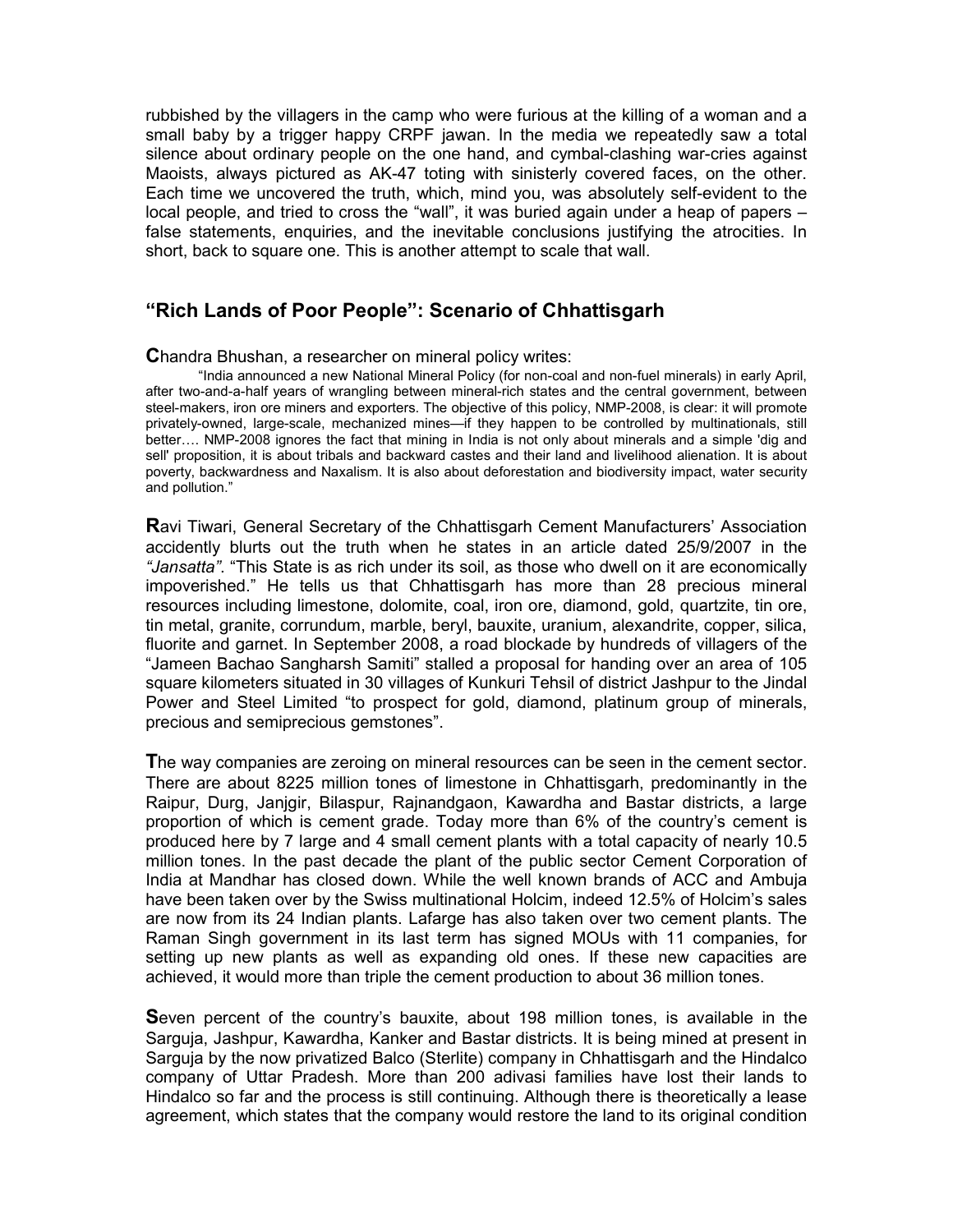as far as is practicable, but in reality no rent whatsoever is paid, and in the name of employment one person from the affected family works as lowly paid contract labour. Discontent is rife among these landless adivasi miners. It is pertinent that Dheeraj Jaiswal, a notorious SPO in erstwhile SP Kalluri's retinue charged of many fake encounters and rapes in the name of fighting Naxals, doubles up as a goonda for Hindalco to keep its labour in order. Bauxite is processed into aluminium, an important input in the aviation and defence industry. There is a global bottleneck in this mineral, hence the corporate hawks are very much on the lookout for potential deposits.

**S**ixteen percent of the country's coal, a whopping 39,545 million tones is to be found in the Raigarh, Sarguja, Koriya and Korba districts of northern Chhattisgarh. On  $5<sup>th</sup>$ January 2007, the adivasis of Village Khamariya, Tehsil Tamnar were subjected to vicious and brutal lathicharge when in a public hearing ostensibly arranged by the district administration, but clearly dominated by the Jindal company, they raised objections to giving up their lands to the Jindal Coal Mines.

The public hearings for environmental clearances for three more power projects including AES Chhattisgarh Power (a joint venture with the American energy giant) were recently stalled by villagers protesting that they had not been notified and they apprehended widespread pollution.

The Indian Farmers Fertilizer Cooperative Ltd (IFFCO) had to withdraw its proposal of setting up a 1000 mw coal-based thermal power plant in Premnagar in Sarguja district in March after strong protests. The villagers organized in the "Gram Sabha Parishad" had attacked IFFCO officials conducting "secret surveys" and had protested the diversion of the Atem river for the plant. When the company persisted and got their leader arrested, over 1,000 people marched to the police station to get him released. The new site subsequently chosen by IFFCO, 10km away, also came into serious controversy recently, when villagers who had passed a resolution against the project, found that their Sarpanch was being whisked away secretly to a meeting in a police jeep, disguised as a policeman! All this would have been amusing, had it not been so dead serious.

**T**he very first notification issued by the BJP govt. of Chhattisgarh after its recent electoral victory was of the splitting up of the Chhattisgarh State Electricity Board into 5 separate companies, a move which had been consistently resisted by the workers' and engineers' associations. This move is being seen clearly as a hidden privatization, for which foreign, particularly American, companies are also reported to be in the running. Chhattisgarh produces the cheapest electricity in the country and private players after taking over the CSEB would use cut-throat competition to push other State Electricity Boards out of the running. It would also mean neglect of rural electrification which entails greater distribution costs. The workers of CSEB, particularly the independent "Vidyut Karmachari Janta Union" are on strike, and ESMA has been invoked against them. Even for the proposed power plant of the CSEB at Bhaiyathan in Sarguja, a private developer Indiabulls Power Generation Ltd would be the main player, the CSEB basically providing the fig-leaf with a 26% stake, since the coal blocks have been allotted in its name.

Even otherwise, in the coal sector, the presence of the coal mafia is so overpowering that an MLA of Dhanbad has alleged that "SECL could earn only Rs 800 crore profit in the fiscal year 2006-07, whereas it (the earning) could have been more than Rs 30,000 crore if the government could have reduced the pilferage." In particular it is an open secret that in Chhattisgarh the Aryan Coal Beneficiaries (also associated with the daily newspaper Haribhoomi) has a monopoly over the washery business and therefore makes a lot of money at SECL's expense.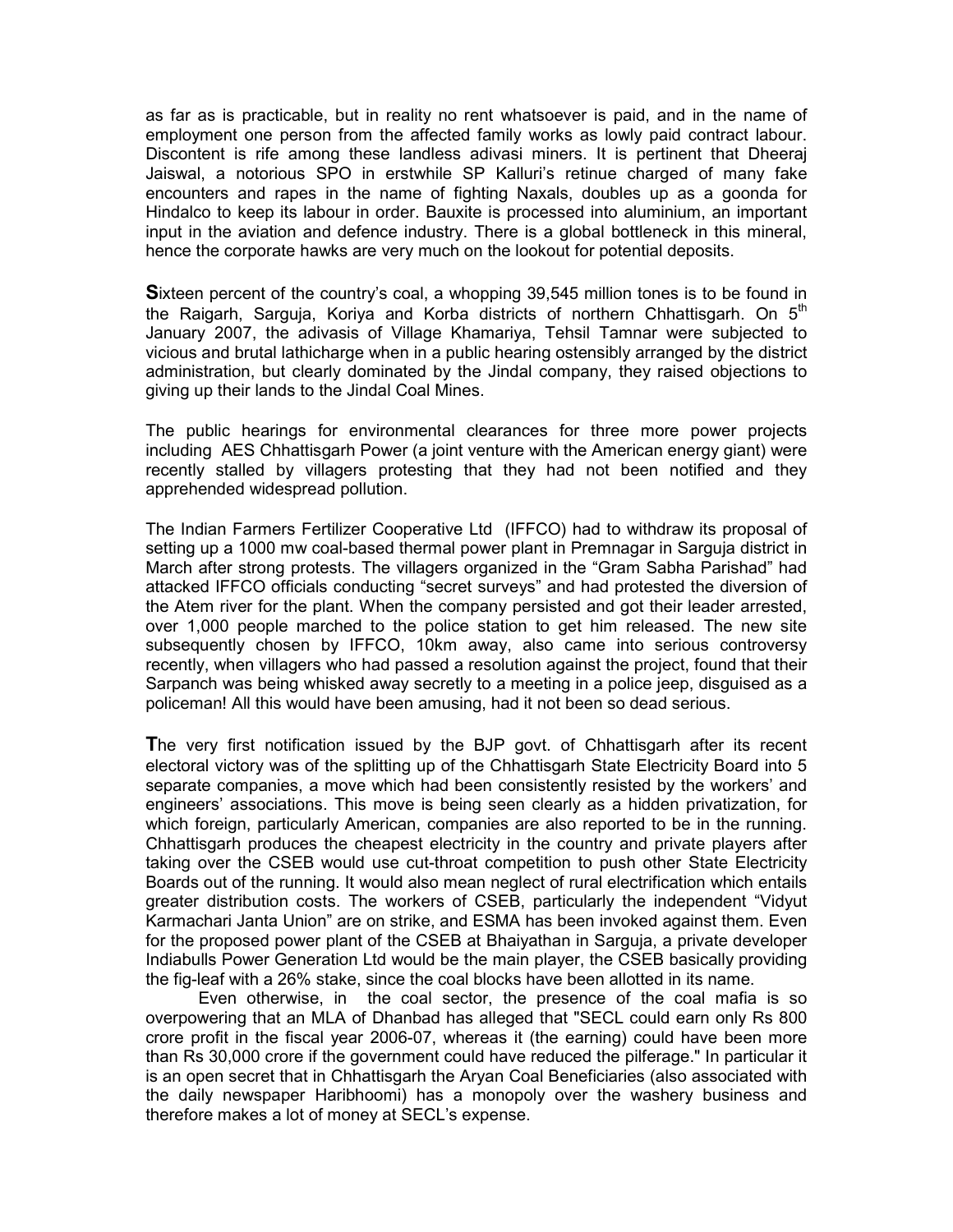With the changes in mining policy permitting foreign companies, the Arrow company has started drilling the first of thirteen wells at the Tatapani-Ramkola blocks approximately 90 km south of Ambikapur in district Sarguja. The well is being drilled by the Australian drilling company South West Pinnacle Drilling and coal is expected to be touched at a depth of 500-900m.

Remember Dilip Singh Judeo, "Raja" of Jashpur and BJP leader of the aggressive re-conversion movement against the Christian community, being caught taking bribes on camera from a company representative before the last assembly elections? What is rarely revealed is that the company was the Australian mining giant – Broken Hill Properties.

**O**ne-fifth of the country's iron ore – about 2336 million tones averaging 68% purity is found in the Dantewada, Kanker, Rajnandgaon, Bastar and Durg districts. The Bhilai Steel Plant is one of the world's most efficient steel plants, yet it is being deliberately tripped up by private players particularly Jindal Steel & Power. The scramble for the best deposits have started between the public sector NMDC and the Tata and Essar groups, with litigation pending in the Delhi High Court. But this is not all. It is claimed that Tata has acquired Corus. And that Essar Steel is to buy the American steel firm Esmark. Last year, Essar bought Minnesota Steel for an undisclosed sum, only days after it also agreed to acquire Canadian firm Algoma Steel for \$1.6bn. The elite of India choose to regard these events as a coming of age of India Inc. and a mark of our becoming a global superpower. The Esmark chief executive James Bouchard, is more forthright and says "Esmark needed a strategic partner as raw material and transport costs rose". In other words, Essar and Tata are going to be the Indian face of the big foreign mining companies who are facing a raw material crunch today. All these acquisitions have been financed by hefty loans from FFIs, which are going to be a stone around the necks of these companies in the present financial crisis.

On  $17<sup>th</sup>$  May 2008, about 5,000 tribals from 25 villages took out a two-day 'padyatra' under the banner of 'Adivasi Mahasabha' from Bhansi, where the proposed steel plant of Essar is to come up, to Faraspal of district Dantewada, to protest mining of iron ore from the Bailadila mountains. They claimed that the government has granted mining leases to 96 industrial houses besides Tata and Essar in the Bailadila area and demanded that the mountains, 40 km long and 10km wide, which contained iron ore deposits to the tune of 300 crore tonnes should not be given on lease to private companies for mining as it could pose a threat to the existence of the mountains as also the culture of local tribals.

As regards the earnings of the state, Praveen Patel of the Tribal Welfare Society reveals some startling details:

"There is nothing to take pride in the news that Chhattisgarh has earned Rs.7 billion in mineral royalty on coal, bauxite and iron ores during the first nine months of the current fiscal 2007-08.

The government states that over 2 lakh tonnes of iron ore has been excavated in first nine months but what about the rate of Royalty earned in iron ore only? Why that figures are not shared with the public. Let me throw some idea to lift the veil. As per my information, the average royalty of iron ore which the state has collected is about Rs. 27/- per metric tonne only where as the current international rates of iron ore are in the range of above US \$ 210. It would have been better, if the government would have stated bluntly that they are allowing the daylight robbery of the iron ore, parallel of which is not seen anywhere else in the world."

**T**he Bastar region is one of the richest in mineral resources – not only in iron ore, but also perhaps a host of other unexplored minerals including limestone, bauxite, and even diamond and uranium. In 2005 it was not only with Tata and Essar and Texas Power Generation that confidential MOUs were signed allotting iron ore deposits, coal blocks,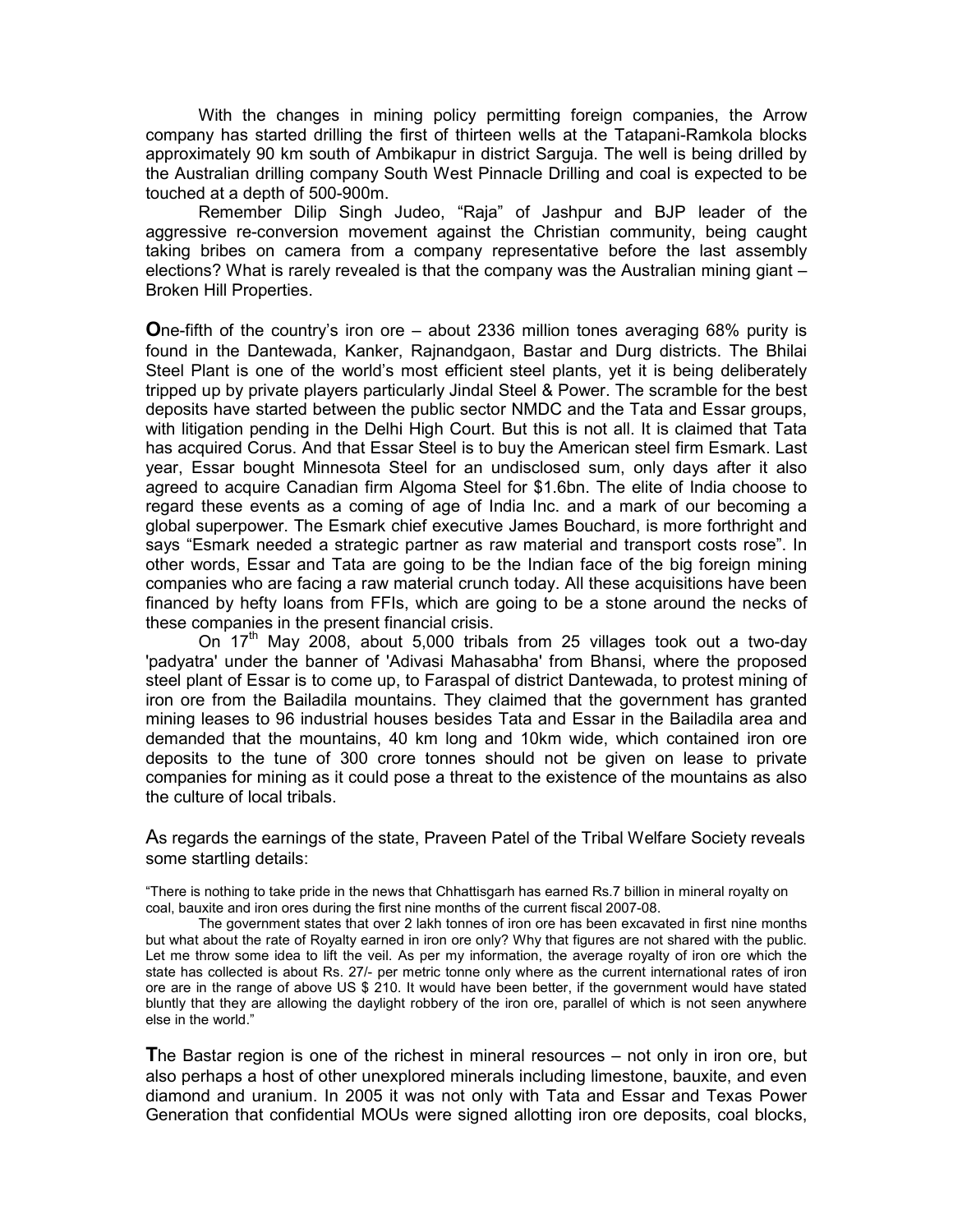water reservoirs and hectares and hectares of land, but scores of companies were given prospecting and mining licenses. Unfortunately for the powers that be, however, there happened to be lakhs of adivasis – neglected, exploited and oppressed by the "mainstream" - literally sitting on top of these most precious assets, and even more unfortunately for them, since the early 80's the Naxal movement had dug deep roots there. The estimate of the then Director General of Police DGP Rathore was that there were about 50,000 "Sangham" or members of the peasant committees and frontal organizations (women and youth organizations) of the Maoists in the year 2005. And so started the "Salwa Judum" a massive and brutal ground clearing operation which was to affect about 3.5 lakhs of adivasis in 644 villages, the most widespread displacement anywhere in the country. "Draining out the water and killing the fish" was the expression used by Mahendra Karma.

# **"Jan Denge, Jameen Nahi Denge!" - A Fierce Resolve.**

"**T**hose who are going to become homeless and uprooted in this race of so-called development, they will also be finally forced to accept the bitter truth that they cannot stop the loot of their lands and resources by any democratic and non-violent means. This is a dangerous situation. Even a combative organization like "Narmada Bachao Andolan", which included a large number of educated persons, has accepted the bitter truth that is no administrative or legal means of preventing the loot of resources. Now it is only through unity and by force that these plunderers can be stopped. That is the reason why today, in Kalingnagar, Nandigram etc. there is a situation of "do or die". All these struggles are proving to be landmarks in stopping the loot. The people of these areas have firmly resolved that come what may, they will not let any government officer set foot on their land. In these circumstances if the government uses force, violence may erupt."

## *Prashant Bhushan, Senior Advocate, Supreme Court "Stop Land Acquisition", Nai Azadi Udghosh, February 2007 (Translation ours)*

**A**ll over the country the peasantry is up in arms against the policy of land acquisition and Special Economic Zones. Jhajjar in Haryana, Dadri in Uttar Pradesh, Raigarh in Maharashtra, the Chengara struggle of Kerala, the struggles in Polavaram and Kakinada in Andhra Pradesh, agitations against the acquisition for JP Cement in Rewa and for Reliance, Essar and Hindalco in Singrauli, Madhya Pradesh.... Within a year of the passage of the SEZ Act, 300 SEZs had been sanctioned giving 1,40,000 hectares of land to private companies. The draconian provisions of the Land Acquisition Act, 1894 and the SEZ Act, 2005 do not give the peasant any remedy once the state rejects any objections he/she may have, and declares that his/her land has to be acquired for public purpose. The Judiciary of this country, led by the apex court, has been, if anything, implementing the policies of imperialist globalization more consistently and harshly than the Executive. It has refused to review what is considered "public purpose" by the government in the name of not interfering with government policy. It has stated that the directive principles which hold that the resources of the people held in trust by governments must be used for the greatest common good, and that the concentration of wealth in a few hands be avoided are not enforceable by a court of law. In other words, the "socialism" of the Preamble has no place in this era. Our Indian Judiciary has gone a step ahead of the British colonial masters who at least distinguished between "acquisition for companies" and "acquisition for public purpose" by providing for them in two separate chapters of the Land Acquisition Act, 1894. In fact, earlier, when the government acquired for companies, it was necessary to follow the rules framed in this regard which mandated that the government ensure that other alternative nonagricultural land was not available, and that the company had made adequate efforts to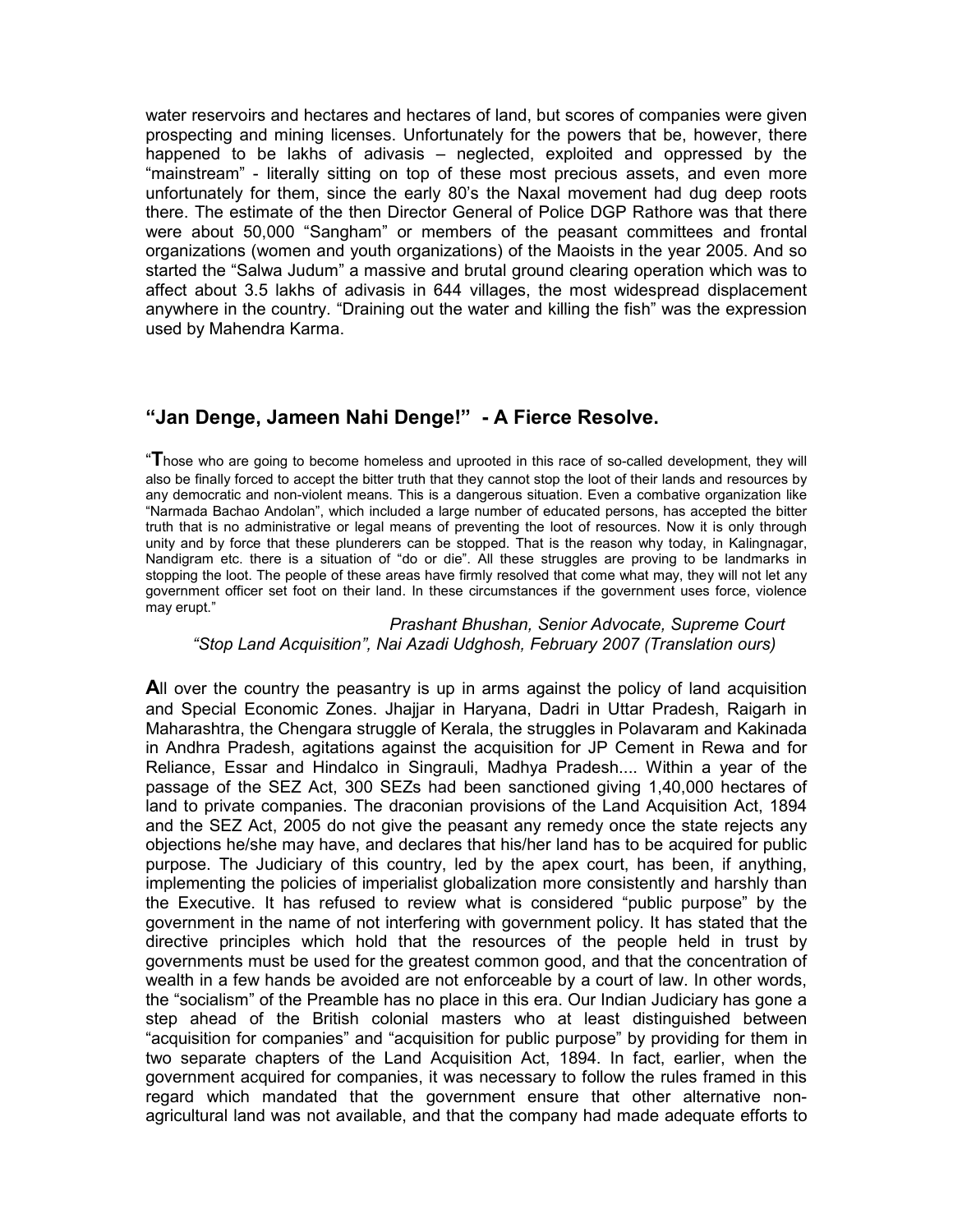purchase the land itself before it stepped in. Under the euphemism of "public private partnership", development has been redefined to mean that public resources are to be used for private profits! So much for the Constitution!

Interestingly the Secretary of the United Nations Food and Agriculture Organisation came out with a report recently, expressing grave concern that rich countries and rich companies were taking over vast tracts of lands in poor nations, seriously jeopardizing food security. The report gave an instance of 10 lakh hectares of land being taken over in Madagascar where conditions of starvation are prevailing among the rural masses. It said this tendency could be described as "neo-colonialism"! Our country is indeed faithfully following the path charted out for it.

**T**he loot of precious mineral resources, pristine forests and abundant water resources in particular, has further intensified in adivasi areas all over the country. And the adivasis, with their sense of identity and dignity, their communal way of life in co-existence with nature, and their strength of collectivity have been resisting it with all the strength at their command. The eastern states of Jharkhand, Orissa and Chhattisgarh and the contiguous parts of West Bengal and Madhya Pradesh have become the storm centre of this resistance. In Jharkhand alone, 46 MOUs have been signed including with Arcelor Mittal, but so far not even a single company has been able to set up its plant. Peoples' movements have sprung up spontaneously and are holding out their own against powerful companies. And no doubt the overarching presence of the Maoist movement in the background has prevented the State from deploying overwhelming force to crush the peoples' movements.

\*"We shall give up our lives but not land." The slogan is overwhelming across the state of Jharkhand against displacement induced by the development projects. It is not only a slogan for the Adivasis but it is also their determination, pledge and hope to ensure their ownership rights over the natural resources i.e. land, forest and water. They have already won the battle against the Field Firing Range in Netarhat and the Power Project in Koel-Karo near Ranchi, which has inspired another ten thousand Adivasis of Kathikund and Shikaripara blocks of Dumka district too. They have called off a "Janta Curfew" in the areas against the police firing, which took place on December 6, where activist Lakhiram Tuddu lost his life and 7 people were severely injured including 3 police men.

The incident took place, when 5 thousand people had gathered near Kathikund Police station under "Jail Bharo Abhiyan" against the arrest of activists - Munni Hansada, Charan Kumar, Hopna Baski and Rajcharan Murmu and demanding for their immediate release. ….The problem had started in the region in 2005 when the RPG group power utility, CESC Ltd had signed MoU with Arjun Munda, the former chief minister of Jharkhand on 15 of September 2005 for setting up a coal based mega power plant with the capacity of 1000 mega watt with an estimated investment of Rs. 4,000 crore. The company requires 1000 acres of land for the plant, where 6 villages would be ruined and 10 thousand people would be displaced. But the fact is the company would provide merely 250 mega watts to the Jharkhand State Electricity Board at regulated prices while rest 750 mega watts would be given to the national grid. In this case, how the state government envisages of addressing the power crisis?

Another big traditional meeting was held at Pokharia village of Kathikund in Dumka on May 8, 2008, where thousands of Adivasi men, women and children had gathered in the blazing sun. The agriculture minister Nalin Soren was socially boycotted for offering Rs. 13 lakh cash, one vehicle and Rs. 20 thousand per month as honorarium to the village-head Fulo Marandi of Amgachi of Dumka district for convincing the villagers to surrender their land for the proposed power plant. The other five villagers were found guilty as they had guided Basant Soren the son of Sibu Soren in approaching the village head while he had visited to Amgachi village to convince the village head for the project and the crime of the police officer Jai Prakash Toppo was for denying to hand over these five middle men to the villagers therefore he was also socially boycotted. It was also declared in the "Dishum Baishi" that the land would not be given for the company at any cost and every one would be punished who would be found guilty in land alienation activities."

Gladson Dungdung, Indigenous India Blogspot.

"The war for land surfaced with a vicious intensity in Jharkhand when angry villagers first thrashed Bhushan Power and Steel Company's surveyors, then blackened their faces and made them chew their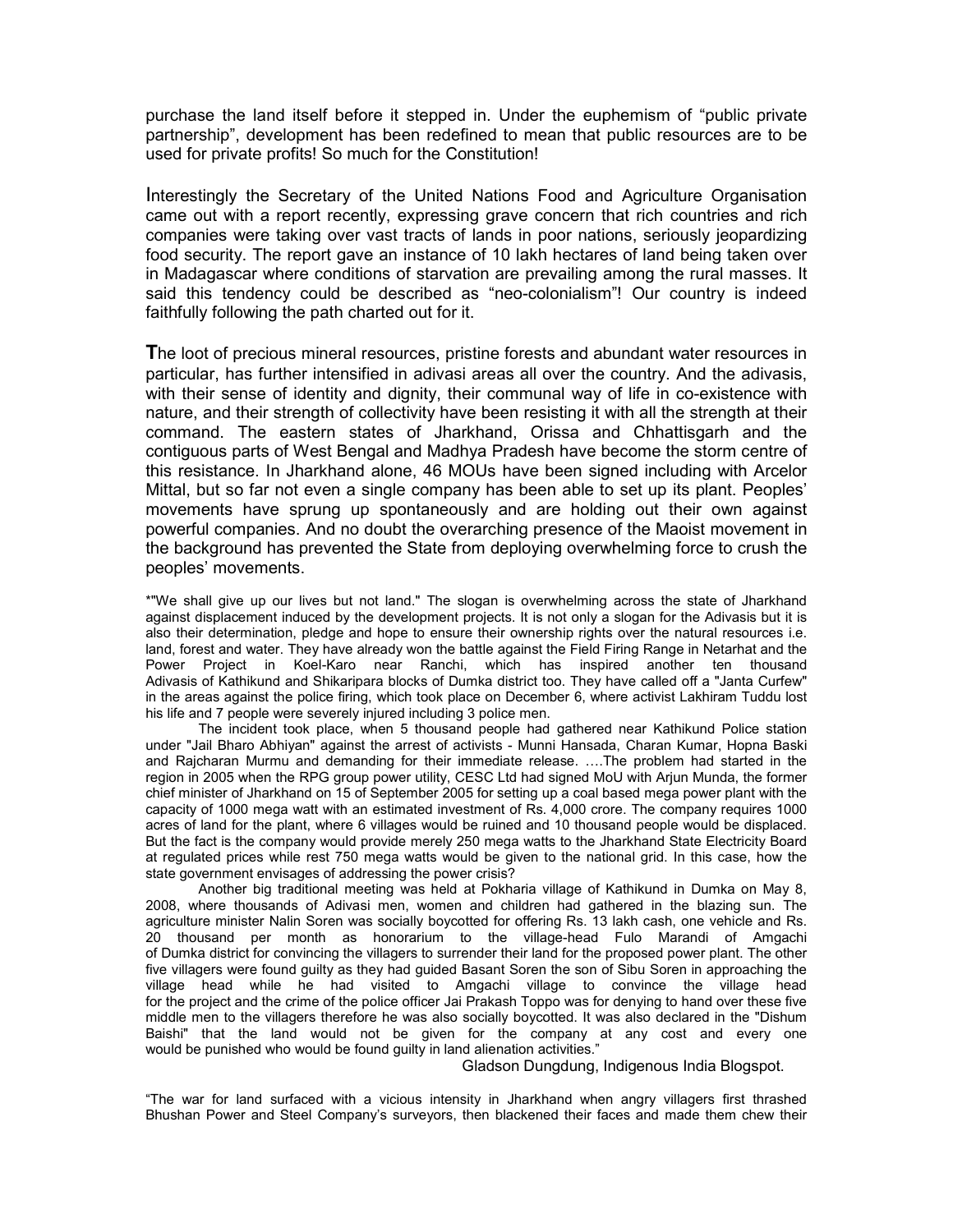shoes before garlanding them with slippers and parading them at Sarmohuda village in East Singbhum district.

 The incident forced Bhushan Power and Steel Company Limited to announce suspension of its acquisition drive for its Rs 12,000 crore greenfield steel plant in Potka block of the district. Apart from the three million tonne Greenfield steel plant, Bhushan also proposes to set up a 900 mw power plant.

 The three land surveyors, Yusuf Ahmed, Sahdeo Singh and Sheetal Kumar were stopped by villagers who had gathered under the banner of Gram Ganraj Parishad and Bhoomi Sudhar Andolan, and after the thrashing, bound and dragged them to the police station, a Bhushan Steel spokesman said .

 Bhoomi Sudhar Andolan Convenor Ramesh Hansda alleged that the company was conducting the land survey without permission from the district administration, a charge denied by Bhushan Steel."

## Sanjay Ojha, TNN, 13 September 2008

"Step into Jharkahnd's Tentoposi village in Seraikela district and you will be greeted with hostile glances. Sitting on rich mineral reserves of iron ore, residents of this village are constantly under the fear of displacement and loss of livelihood sources. Tata Steel has already announced that it will set up a 12 million tonne integrated steel plant in the area at an investment of Rs 42,000 crore and has signed MOU with the state government. The villagers suspect that there are people lurking around the village to usurp their land. Hence, they are on alert. They have created a security cordon around the village. Volunteers, wielding bows and arrows, guard the barricaded village at all hours. No government official or a media person is allowed in.

There are several other companies eying the rich mineral deposits of this tribal-dominated state. Since the state was carved out of Bihar in 2000, the state government has signed 44 MOUs with companies like Arcelor Mittal, Tata and Jindal for mega industrial ventures worth Rs 198,362.26 crore. These prospective investors will acquire over 45,000 hectares and eventually displace more than 1,000,000 people, mostly from the east and west Singhbhum and Seraikela-Kharswan region, says Xaviar Dias, coordinator of Bindrai Institute of Research Study and Action (birsa), a Jharkhand-based tribal rights group.

Recent incidents at Singur (in West Bengal) and Kalinganagar (in Orissa) have incensed the tribals more. They have vowed to sacrifice their lives to protect their land rather than vacate it for industrial development. All villages where the industrial giants have announced to set up projects are currently under the vigilance of more than 60 tribal organizations. Under the banner of Jharkhand Mines Area Coordination Committee (jmacc), these groups have announced a battle against mining and displacement. "The minerals will be tainted with blood if any of these companies dare to acquire even an inch of tribal land," says Puneet Minz, general secretary of jmacc. Minz refuses to divulge names or any information about the tribal groups involved in the anti-displacement movement. "Police and the state machinery are after us. Once we disclose the names, they will be either picked up or tortured to quit the movement," says Minz."

#### A K Gupta, Down to Earth

**I**n Orissa, the Hirakud dam was in the news for two reasons recently. One was that the oustees of the dam received compensation after 4-5 decades. The other was that the farmers of the area were strongly protesting the diversion of the water from the Hirakud dam to industry. This in a nutshell spells out the cruel apathy that development has been for tribal people, and lays bare the sound reasoning behind what appears to be a stubborn irrational resistance to acquisition and industrialization. That is, that not only the displaced but even the so-called beneficiaries are bound to be cheated when the state's singular concern is to aid the fattening of private capital (and incidentally the fattening of its own representatives in the bargain.

"Farmers say they will not accept anything less than a complete ban on industrial use of the dam water. On March 23 Bhagat Singh's 76th martyrdom day the farmers renewed their pledge to continue their fight for water. They gathered at 'Chasi Rekha', a border wall inside the reservoir beyond which industrial units are not<br>not allowed to draw water. Holding the dam water in their palms. they not allowed to draw water. Holding the dam water in their palms, they pledged: "We will not allow company raj on Hirakud water."On November 6, 2007, some 30,000 farmers had gathered at the reservoir in Sambalpur district. Many were injured in police lathicharge (see 'Groundswell', \*Down To Earth\*, December 31, 2007). Soon after the incident, Chief Minister Naveen Patnaik announced a Rs 200-crore package for the repair and renovation of the Hirakud canal system. Lingaraj, convenor of the Western Orissa Farmers Coordination Committee, says the package is aimed at diverting attention from the core issue of water diversion.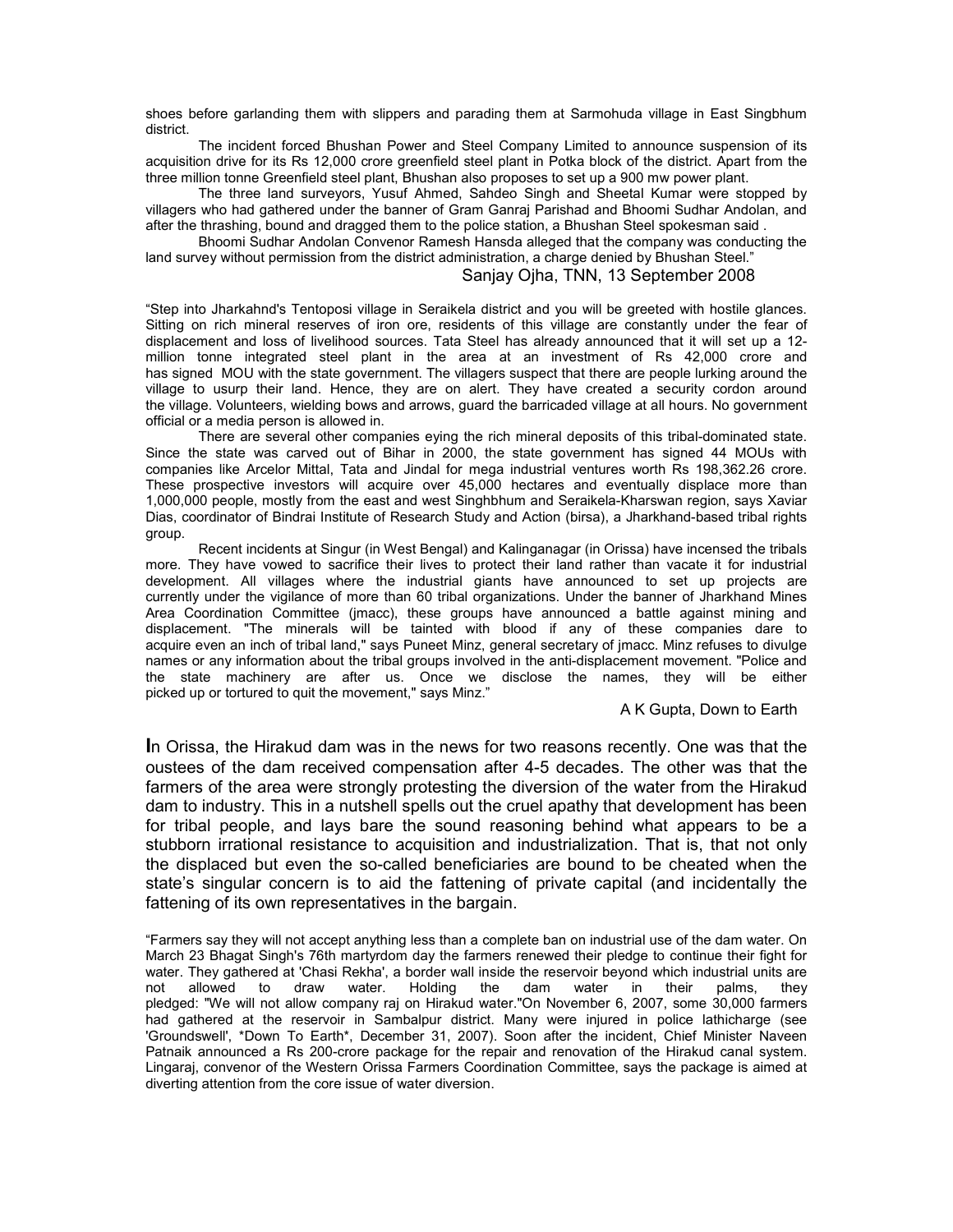They want the government to cancel all post-2003 agreements with industrial units and reach water to over 20,000 hectares in the command area. Another of their demand is that Patnaik should punish companies illegally drawing water from the dam.

## Ranjan K Panda

Meanwhile the private violence by company goons of POSCO and the Tatas against the adivasi communities has been intensifying. Abhay Sahoo, the popular leader of the Posco Pratirodh Sangram Samiti was arrested on 12<sup>th</sup> October when he was undergoing treatment at Bhutmundei, Paradeep and 23 false cases were foisted on him so as to deny him bail.

The events of Orissa have forced the organizations and activists of the antidisplacement movements to think and debate how to resist state violence and private corporate violence, and to assert the right of the people to resist under all circumstances and by all means. We in CMM also experienced this when we visited the Boringpader village in Lanjigarh (Niyamgiri). When a police jeep was seen in the distance, the entire village came out - women, men and children with whatever they could lay hands on axes, sickles and sticks. The jeep stopped at a distance and a policeman came out with his hands raised in a gesture of surrender. When he came closer he told the leaders apologetically that he had been sent from the police station to get the details of the visitors. After taking those he left, and the people relaxed. Later the villagers explained that the first time they had taken out a procession against Vedanta company, the company goons had attacked them ferociously, people had fled in fright and had been chased away for several kilometres. Ever since then, they said, they always carry their traditional weapons and no-one has dared to attack their processions and meetings!

JAGATSINGHPUR, June 26: Lawlessness reigned supreme in Govindpur village as anti-Posco activists, on the rampage since last week following the death of one of their activist Dula Mandal, today confined two persons and claimed recovery of huge cache of weapons and bombs from Govindpur school premises.

The Posco Pratirodh Sangram Samity (PPSS) activists claimed to have made a break through to the assault and murder of Dula Mandal. We confronted a pro-project activist Mr Narottam Mohanty, confined and interrogated him, they said.

Some of the anti-Posco activists then assaulted schoolteacher Mr Jadumani Das to ascertain as to who had attacked Mandal. Basing on the information provided by Mr Mohanty and Mr Das, they raided the school premises and claimed to have recovered six boxes containing country bombs, 75 swords and other weapons.

It may be noted here that Mandal and other anti-Posco activists had clashed near the Govindpur primary schools premises on 20 June. Bombs were hurled and Dula Mandal died in the attack.

The PPSS which is observing a Black Week since 22 June, had alleged that it was a pre-planned attack by goons who had been hiding at the school. The counter version was that a pro-project faction was holding a meeting at the school when their rivals started pelting stones leading to the violence. Police had arrested 22 people in this connection with the clash even as PPSS activists aggressively held a meeting attended by CPI leader Mr AB Bardhan and leaders of all Opposition political parties."

## Statesman News Service

"Trouble started brewing in Kalinga Nagar when on Monday TATA people tried performing religious rituals at the proposed site in Kalinga Nagar despite strong protests from locals. They were chased away by the local people but ultimately performed the ritual in a different place near Maithan steel plant. On Tuesday they made yet another attempt to break the people's resistance with about 200 people camping in two different locations near the proposed site supposedly for the construction of the boundary wall which has stopped since 2nd Jan 06 when the police shot dead men, women and children.

Kalinga Nagar Anti-displacement Forum activist (BBJM) Rabi Jarika claims these are not construction workers but goons deployed to attack and harm the tribals protesting against TATA. He is sure that the plan is to surround them from all sides and attack like it has happened in similar situations elsewhere be it proposed POSCO site at Dhinkia or Nandigram.

Seeing the heavy deployment of the goons the locals have now also assembled at the proposed site and have braced themselves for yet another confrontation to save their land. The tension reached a high point yesterday when almost two dozen people in 7-8 motorcycles tried entering the proposed site. The locals claim some of them were the likes of goons from Jamsedhpur deployed by TATA in Kalinga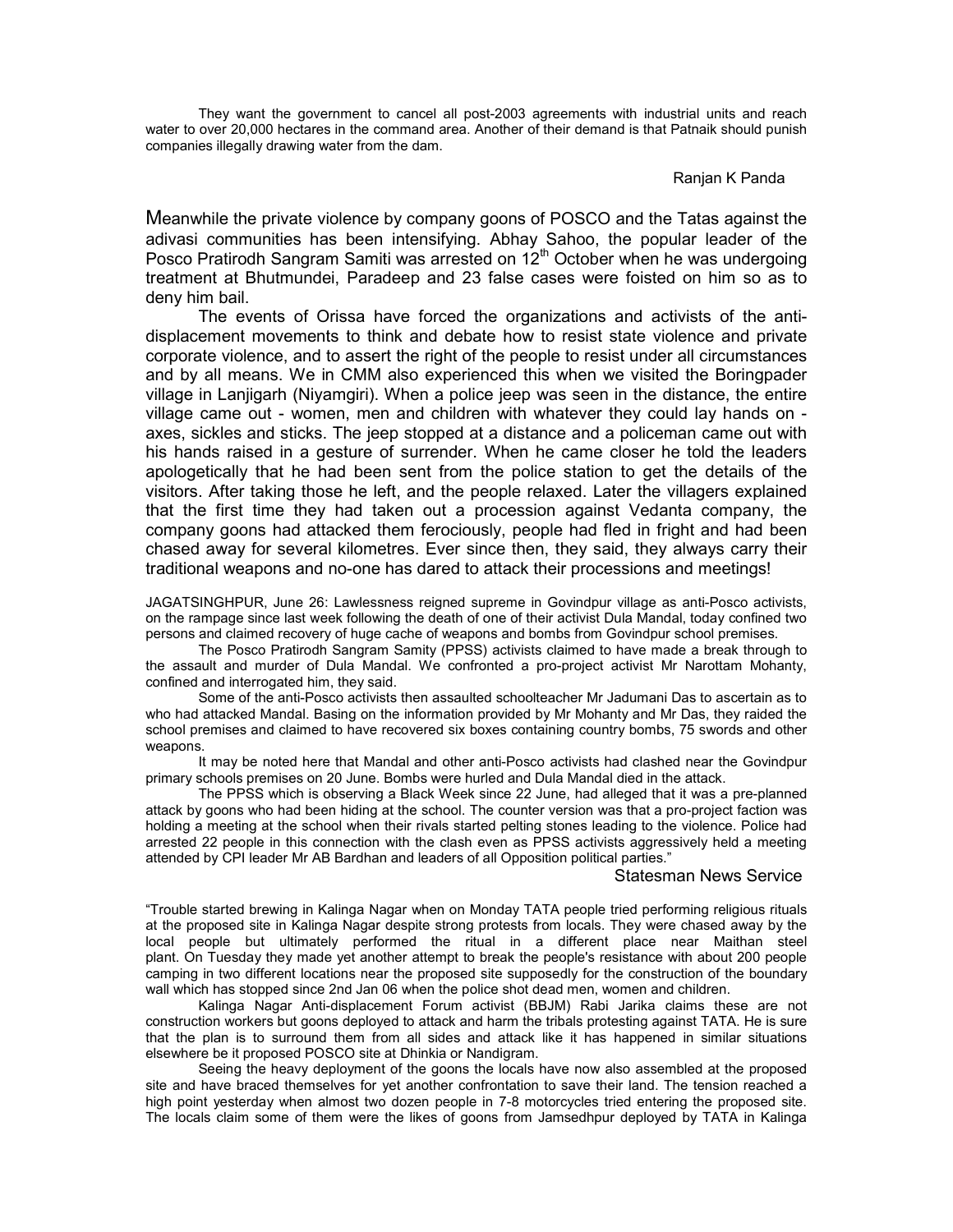Nagar. The locals captured these motorcycle borne troublemakers who were not harmed, though the motorcycles were set afire and broken "to make it loud and clear to the State and TATA company that they would continue to resist the land grab and any such attempt to snatch their constitutional rights" said Jarika. The motorcycle borne assailants are now hiding inside the Jindal steel plant premises.

Rabi Jarika alleges that the district administration and police are hand in glove with TATA goons as they only could have allowed such a massive deployment of armed goons. According to the locals the TATA goons are well armed and have come in cars and motorcycles using the main roads. BBJM activists claim that such free movement of the goons can only be possible with the aid of the state. "Do they want another massacre like 2nd Jan" asked Dabar Kalundia who had survived a murderous attack on him by Arbind Sing, a TATA accomplice, on 1st May this year. In that attack Amin Banara, another BBJM activist had been killed by the bullets of the TATA goons. Previous to that Jogendra Jamuda had been attacked by armed men which he miraculously survived. "While the goons are armed with guns and bombs to attack us we are armed with our traditional weapons like arrows and axes to protect ourselves" said Kalundia. Some of the locals also allege that BJD minister Prafula Ghadei has a big role to play."

Surya, posted on the Cgnet.

**I**n West Bengal the Singur Krishi Jameen Raksha Committee won a well-deserved victory with the retreat of the Tatas who left "without paying their bill" (as aptly put by Shri D. Bandhopadhyay, ex Secretary for Land Reforms) of more than Rs. 532 crores spent by the West Bengal government on land acquisition, construction of boundary wall, police protection and subsidy on land transfer. After this, a vicious media campaign was carried out by this influential corporate group, personally targeting Mamta Bannerji, to deflect the attention of the readership from the just struggle of the people of Singur against the acquisition of multi-crop fertile agricultural land and for the rights of tillers (as opposed to absentee landlords). Ratan Tata even issued an Open Letter to the youth of West Bengal exhorting them to side with Budhadeb to get development and jobs! The CPM cadres too set up a Nano Bachao Committee! A CBI court convicted Suhrid Dutta, CPM Zonal Secretary, in the murder of the young agitatorTapasi Malik.

The CPM loudly proclaims itself as anti-imperialist, how then can it fail to see that today Tata, Ambani, Jindal, Mittal are the Indian face of that imperialism? The pattern of "development" being aggressively pushed by these corporate barons neither represents a rational and sustainable use of resources; nor substantial expansion of purchasing power and local markets; nor improvement in the extremely poor living standards of masses of our people, but is a mere integration into the loot machine of finance capital. The results are before us – a handful of billionaires, nearly two lakh peasant suicides, and 77% of our population earning less than Rs. 20 a day.

In Nandigram, the notification for an SEZ - a chemical hub of the Salem group (notorious as "the mass killer of communists" in Indonesia) had to be cancelled following the widespread outrage against police firing on protesting peasants. After this there were repeated efforts by the government and CPM cadres to "recapture" Nandigram by brute force, which were militantly resisted by the Bhoomi Ucched Pratirodh Committee. The state's argument was, that after the notification was cancelled the people did not have a right to prevent the entry of the police and government servants, that would amount to a setting up a "parallel governance" which could not be tolerated. In a sense, this captures a fundamental feature of the radical resistance to acquisition – the assertion of the people's right to self rule - as opposed to a struggle only for better compensation and rehabilitation.

The embers of Singur and Nandigram had hardly died down, when Lalgarh in district West Midnapore burst into flames:

"The entire chain of events started after the 2nd November land mine explosion targeting the convoy of West Bengal chief minister Buddhadeb Bhattacharjee and union steel and mines minister Ram Vilas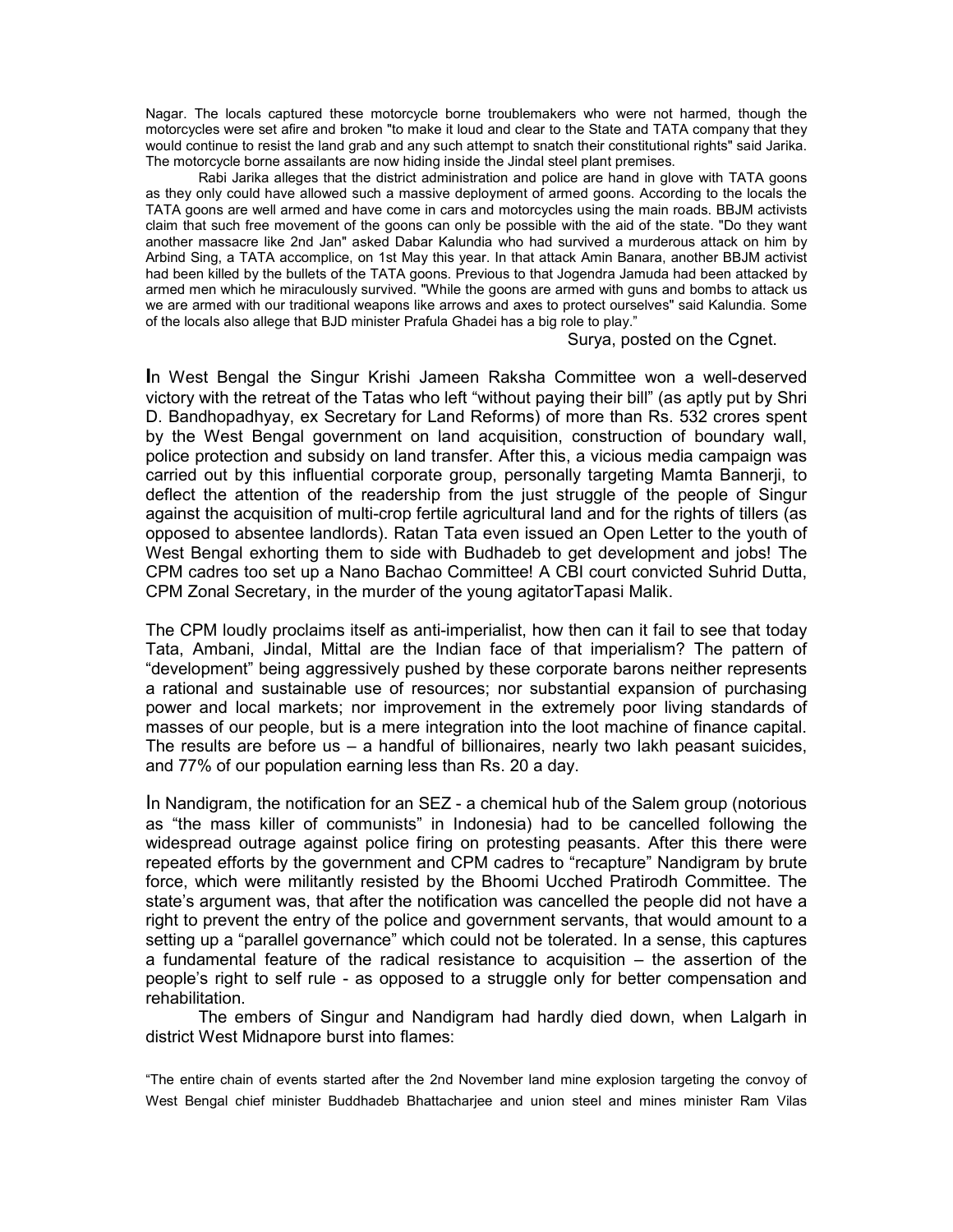Paswan as they were returning from the inauguration of the Jindal Steel Works special economic zone (SEZ) in Salboni in West Midnapore district. Around 5000 acres of land have been acquired for this project, of which 4500 acres have been handed over by the government and 500 acres have been purchased directly by Jindal from landowners. Reportedly, a large portion of this land was vested with the government for distribution amongst landless tribals as part of the land reforms program and also included tracts of forests….Understandably, there were major grievances amongst the tribals against this, although the mainstream media had constantly portrayed a very rosy picture of the entire project.The land mine explosion was blamed as usual on the Maoist insurgents allegedly active for a long time in Salboni and the adjacent Lalgarh area…….The police and CRPF, led by the officer in charge of Lalgarh police station, Sandeep Sinha Roy and the superintendent of police of West Midnapore district, Rajesh Singh, unleashed a reign of terror in 35 villages encompassing the entire tribal belt of Lalgarh. In raids throughout the night of November 6th, women were brutally kicked and beaten up with lathis and butts of guns. Among the injured, Chitamani Murmu, one of whose eyes was hit by a gun butt, and Panamani Hansda, who was kicked on her chest and suffered multiple fractures, had to hospitalized. Chitamani's lost her eye because of the injury. Eight other women were badly wounded. These police brutalities soon reached a point where the adivasis had no other option but to rise up in revolt. ……

On  $6<sup>th</sup>$  November they assembled near the Lalgarh police station and surrounded it, effectively cutting it off, and the policemen inside, who had been rampaging in villages the previous night but had now locked themselves inside the police station, did not dare to venture out. Electricity to the police station was disconnected and all the lights were broken. What began as rumblings of protest took the shape of a spontaneous mass uprising the next day. On 7th November, when the ruling CPI(Marxist) was "observing" the anniversary of the Bolshevik revolution throughout West Bengal, ten thousand Santhal men and women, armed with traditional weapons, came out and obstructed the roads leading to Lalgarh, disconnecting it from Midnapur and Bankura. Roads were dug up and tree trunks were placed on the road to obstruct the entry of police vehicles, in the same way as it had been done in Nandigram. …..Towards the night of 7th November, the people also disconnected telephone and electricity lines, virtually converting a vast area into a liberated zone.

The apex social organization of the Santhals, the Bharat Jakat Majhi Madwa Juan Gaonta took up the leadership of the struggle, although the leader of the organization, the "Disham Majhi" Nityananda Hembram has himself admitted that the organization has no control over the movement; rather the movement is controlling the organization. Smaller organizations of the tribals, such as the Kherwal Jumit Gaonta, that have been playing active roles in the struggle have openly called for armed resistance, stating that there is no other way for the survival of the adivasis. The demands of the adivasis were so "earthy" and original that the administration did not know how to respond. The demands were that the superintendent of police Rajesh Singh should publicly apologize by holding his ears and doing sit-ups, a traditional way of punishing errant youngsters, the guilty policemen should crawl on the streets of the villages where they had tortured people, rubbing their noses on the ground, again another traditional way of humiliating wrongdoers, and Rs 200,000 compensation for the injured and assaulted. The demands were marked by the total reliance of the adivasis on their traditional systems of dispensing justice, and not looking up to the formal judicial process which they have realized is by nature weighted against the poor and marginalized…….. On 10th November, adivasis led by the tribal social organizations set up new roadblocks in the Dahijuri area. When the police lathicharged the assembled people and arrested some of the leaders of the Gaontas, the situation turned explosive. The tribals surrounded the police officials present and a crowd of few thousand adivasis, armed with bows and arrows, axes and daggers, and led by women wielding broomsticks, chased the police for four kilometers along the road leading to Jhargram. The police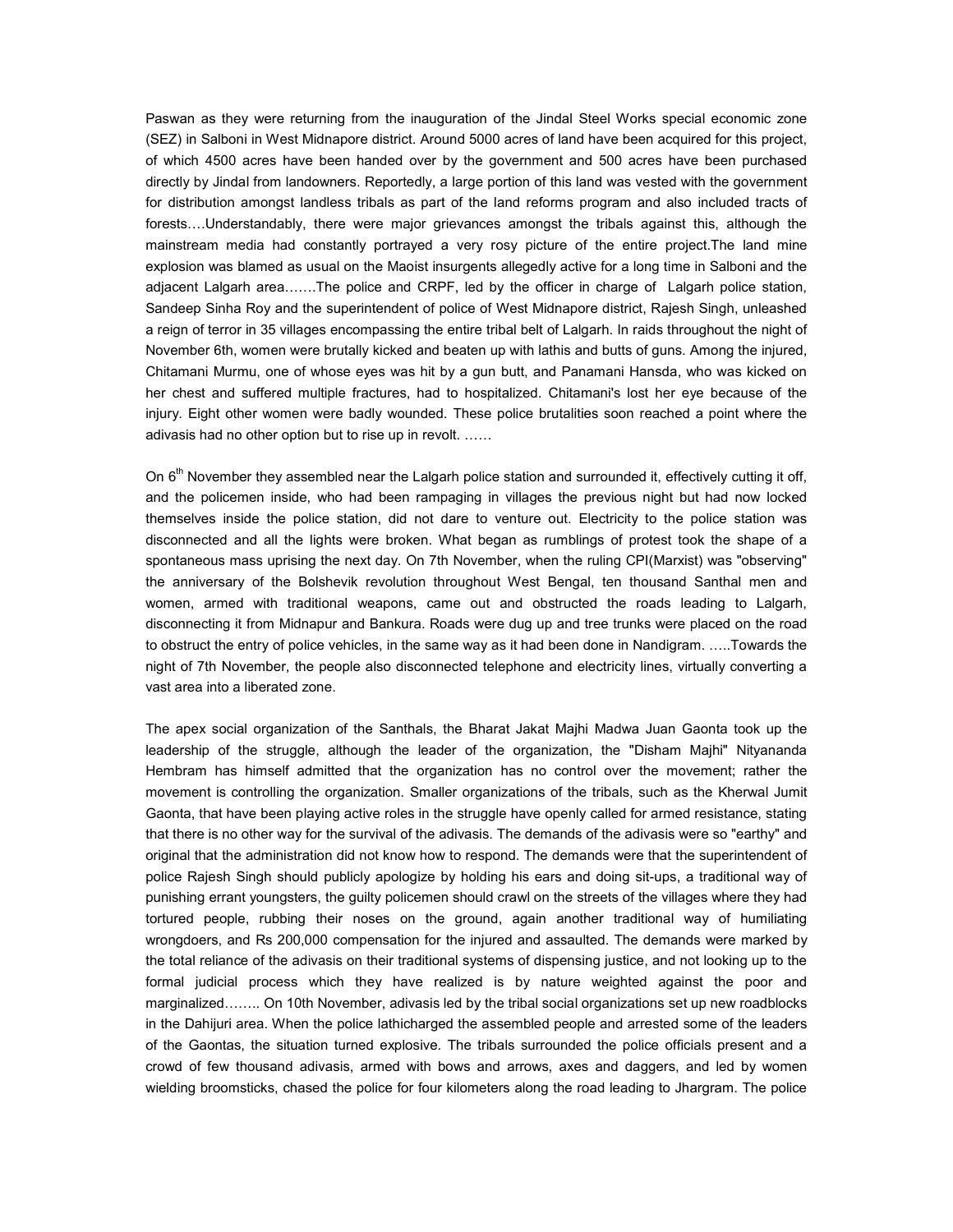were forced to retreat from the area and release all the leaders of the social organizations they had arrested….

The state has been helpless in front of this upsurge and has been trying to "negotiate" with the tribals. But what has been frustrating their efforts is the essentially democratic nature of this upsurge. Although the administration has been holding multiple all-party meetings with the dominant political parties, CPI(M), Trinamool Congress, Congress and the Jharkhand Party, the leaders of these parties have openly admitted to their inability to exert any influence on the adivasis. The adivasis are not letting any political leaders access to the movement, including tribal leaders like Chunibala Hansda, the Jharkhand Party (Naren faction) MLA from Binpur. They are demanding that any negotiations be carried out in the open rather than behind closed doors. Even traditional leaders like the "Disham Majhi" Nityananda Hembram and other "majhis" are having to talk directly with the adivasis before talking to the administration. Villagers of the ten villages in Lalgarh have formed ten village committees with one coordinating committee to negotiate with the administration. ……The state and the CPI(M) have not dared to respond with overt violence yet, although there are news that a motorbike-borne militia is being assembled nearby by Sushanta Ghosh, the notorious CPI(M) minister and Dipak Sarkar, the CPI(M) district secretary. …..It is quite expected that radical political forces would have been active among the adivasis as the latter have been the most downtrodden people in India and it is their land and resources which is being handed over for corporate plunder. However the presence and participation of the Maoists or similar forces in no way delegitimizes this seemingly spontaneous, and democratic, expression of people's anger. This is amply expressed by what Arati Murmu, a woman who had been assaulted by the police, and who had gone to block the Lalgarh police station had to say: "Whenever there is a Maoist attack the police raid our villages and torture our women and children. For how long will we suffer this oppression by the police? All of us are Maoists, let the police arrest us. Today we have come out."

Partho Sarthi Ray, Sanhati, November 13, 2008

# **Global mining companies see Maoists as the greatest challenge to their penetration.**

**I**n his article," The State As Landlord: Naxalism feeds off genuine issues. It calls for policy, not police" , Prem Shankar Jha writes:-

"Lakshmi Mittal of Arcelor fame is finally about to deliver on his promise to invest in his home country. The plans he has unveiled are mind-boggling: Rs 1,00,000 crore (\$24 billion) to be invested in two steel plants and iron ore mines in Jharkhand and Orissa that will produce 24 million tonnes of steel when they come on stream. Planning for the project is going well: all that remains is to identify a source of iron ore for its Orissa plant. Herein lies the rub. For, if the Maoist insurgency in central India continues to develop at its present speed, he may never find the iron ore he needs to operate his plants………..

Twenty-nine months after the first 'swarm attack' by 500 Maoist cadres backed by local tribals on the jail, police station and armoury in Jehanabad, 'Naxalism' is no longer considered a fringe phenomenon. Prime Minister Manmohan Singh has candidly acknowledged that it is the most serious threat the country faces. But there is a huge gap between this realisation and the efforts that the government has made so far to meet it. Literally, all that it has done so far is to meet state governments' increasingly urgent demands for modern weapons, additional CRPF battalions, and the training and despatch of counter-insurgency forces. But New Delhi knows that repression alone is not the answer. The Approach Paper for the 11th Plan could not have put this better or more explicitly: "Our practices regarding rehabilitation of those displaced from their land because of development projects are seriously deficient and are responsible for a growing perception of exclusion and marginalisation. The costs of displacement borne by our tribal population have been unduly high, and compensation has been tardy and inadequate, leading to serious unrest in many tribal regions. This discontent is likely to grow exponentially if the benefits from enforced land acquisition are seen accruing to private interests, or even to the state, at the cost of those displaced. To prevent even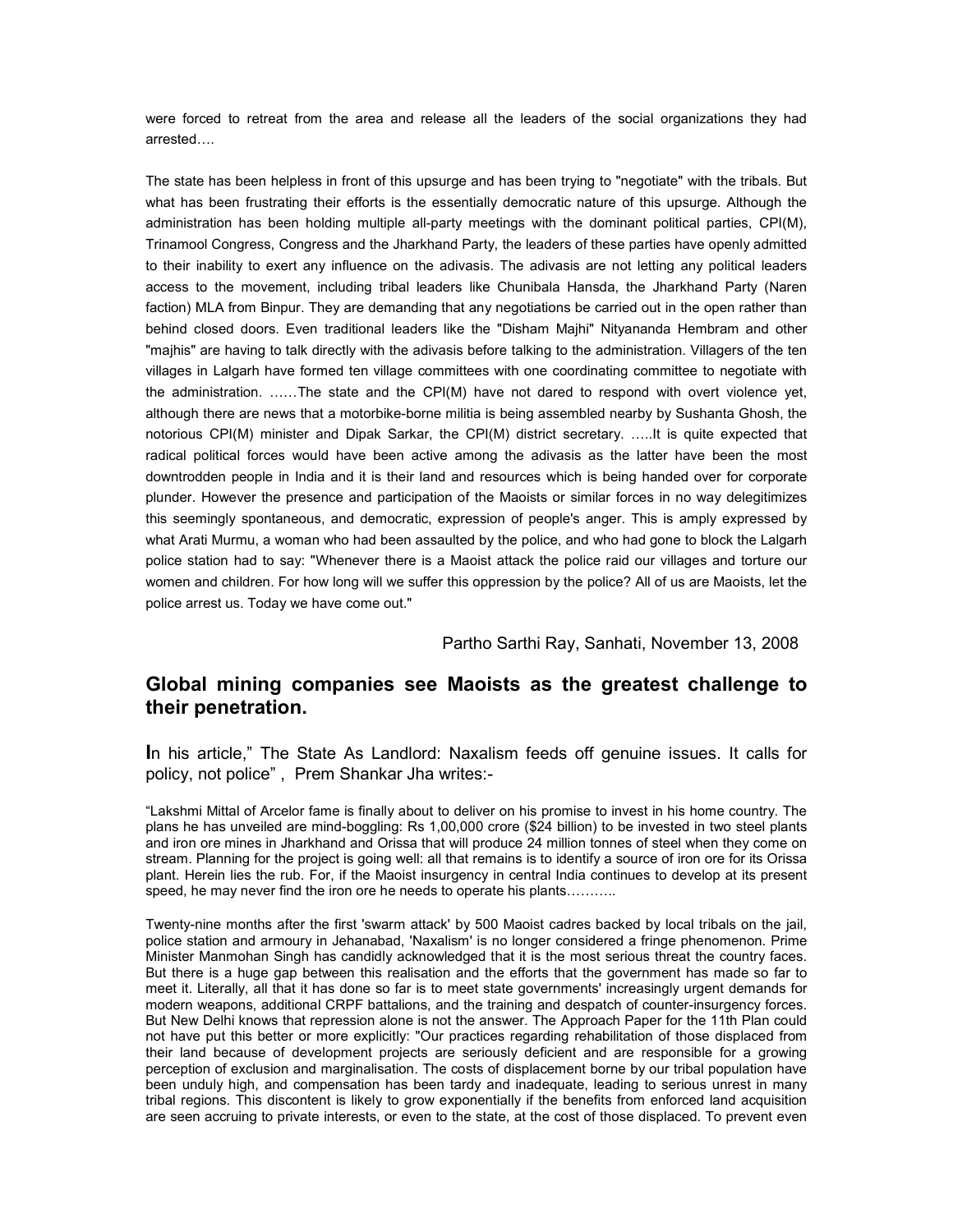greater conflict...it is necessary to frame a transparent set of policy rules that address compensation, and make the affected persons beneficiaries of the projects, and to give these rules a legal format."

Despite its clear perception of the problem, the Manmohan Singh government has done nothing to 'frame a transparent set of policy rules' and give them a 'legal format'. A part of the problem is that the power to acquire land for mines, in particular, was largely devolved to the state governments during the NDA regime, through an amendment of the 1957 Mines and Minerals Act. The NDA government also allowed foreign companies to enter this politically charged area of mineral development. These two enactments have given Naxalite leaders all the moral justification they need to mobilise armed resistance. With only a few exceptions, state leaders have used their powers of land acquisition to enrich themselves or fund their parties. It is no coincidence that the Communist Party (Maoist) came into being only two years after these amendments.

While India Inc dreams of overtaking China, the Maoist insurgency has intensified. Since '04, there have been more than 50 'swarm' attacks on jails, police stations and armouries. All have met with total success. In two attacks in Orissa last month, the Maoists captured 1,600 weapons, including machine guns and AK-47s.

In Orissa, 12,000 out of 30,000 posts in the police are vacant, and in three districts they have stopped wearing their uniforms. But Orissa pales into insignificance before the intensity of the uprising in Chhattisgarh, which recorded 531 incidents and 413 deaths in 2007. The Maoists have a single rallying cry: "Development projects are taking away our land and our traditional rights. We will not allow them to proceed." They are succeeding."

**M**anjeet Kriplani echoes similar sentiments in his article, "In India, Death to Global Business. How a violent - and spreading - Maoist insurgency threatens the country's runaway growth" in the American journal Businenessweek.

"On the night of April 24, a group of 300 men and women armed with bows and arrows and sickles and led by gun-wielding commanders emerged swiftly and silently from the dense forest in India's Chhattisgarh state. The guerillas descended on an iron ore processing plant owned by Essar Steel, one of India's biggest companies. There the attackers torched the heavy machinery on the site, plus 53 buses and trucks. Press reports say they also left a note: Stop shipping local resources out of the state, or else!.....

 India has lots of unmined iron ore and coal - the essential ingredients of steel and electric power. Anxious to revive their moribund economies, the poor but resource rich states of eastern India have given mining and land rights to Indian and multinational companies. Yet these deposits lie mostly in territory where the Naxals operate. Chhattisgarh, a state in eastern India across from Mumbai and a hotbed of activity, has 23% of India's iron ore deposits and abundant coal. It has signed memoranda of understanding and other agreements worth billions with Tata Steel and Arcelor Mittal, De Beers Consolidated Mines, BHP Hilton and Rio Tinto. Other states have cut similar deals. And US companies like Caterpillar want to sell mining equipment to the mining companies now digging in eastern India…."

## **The gravest displacement of our time – an imperialist military strategy**

**T**he following excerpt of the letter written by a group of environmentalists, scholars and activists to Chief Minister Raman Singh in early 2008 regarding the implementation of the Forest Rights Act in the state describes the extent and gravity of the forced displacement that was caused by Salwa Judum:

"However, we are particularly concerned about the rights of those villagers in Dantewada and Bijapur districts who have been compelled to leave their villages due to the ongoing Salwa Judum campaign against naxalites. The total population of about 1200 villages in the two districts is 7.19 lakhs, of which 78.5% is tribal. About 50% of these villages, with an approximate population of 3.5 lakhs, is currently displaced from their villages. While about 47,000 are living in roadside camps set up by the state government, another 40,000 or so have fled to the forest areas of Andhra Pradesh to escape the ongoing violence between Salwa Judum and naxalites. The whereabouts of the remaining 2,63,000 villagers from the abandoned villages is unknown.

In at least 644 abandoned villages in the two districts, no gram sabha meetings required under the Scheduled Tribes and Other Traditional Forest Dwellers (Recognition of Forest Rights) Act for initiating the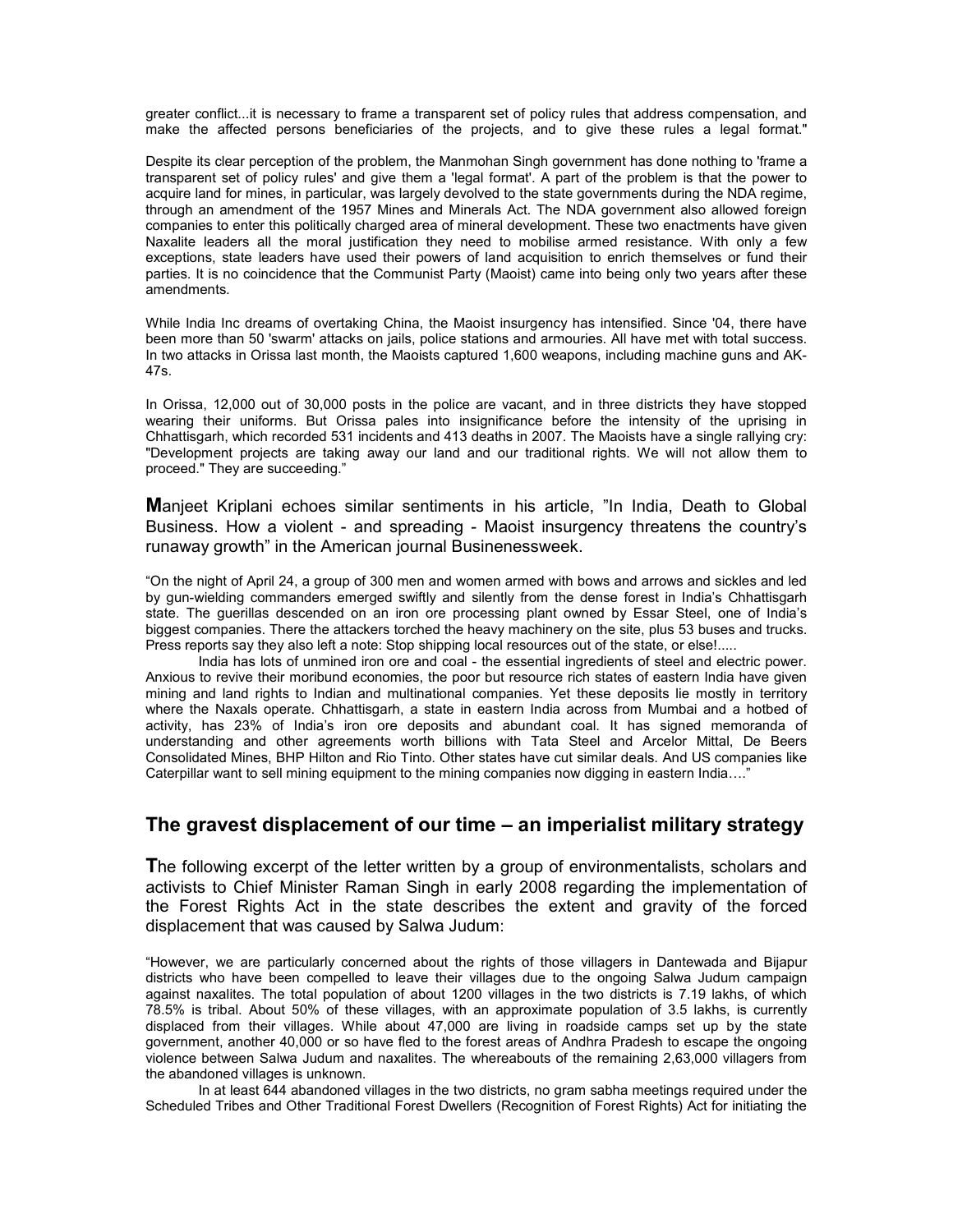process of recognition of rights can be organised under present circumstances. At a meeting organised by the Department of Tribal Welfare of Andhra Pradesh, it was decided that the Gutti Koyas who have sought shelter in AP's forests from the naxal -Salwa Judam violence in Chhattisgarh will not be eligible for recognition of land and forest rights in Andhra. However, due to being displaced from their own villages, they will not be able to claim their rights even in their original villages in Chhattisgarh. Their being deprived of rights in both Chhattisgarh and Andhra Pradesh will be a terrible subversion of justice.

Consequently, we appeal to you to suspend implementation of the Act in the affected areas while facilitating speedy return of the villagers to their own villages. In the meantime, no land should be allocated to outsiders and no leases or prospecting licenses for minor minerals should be given in these villages as under PESA. These also require Gram Sabha permission, which is not possible under present circumstances.

#### Yours sincerely,

Madhu Sarin, Environmentalist and Scholar; Nagaraj Adve, People's Union for Democratic Rights; Rohit Jain, Society for Rural, Urban and Tribal Initiative; C.R.Bijoy, People's Union for Civil Liberties (Tamil Nadu & Pondicherry); Naga Peoples' Movement for Human Rights; Shankar Gopalakrishnan, Campaign for Survival and Dignity; Gautam Kumar Bandyopadhyay, People's Alliance for Livelihood Rights, Chhattisgarh; Dr. Nandini Sundar, Delhi University; Xavier Manjooran, Adivasi Mahasabha; Sharachchandra Lele, Senior Fellow & Coordinator, Centre for Interdisciplinary Studies in Environment & Development; V.S.Roy David, National Convener, National Adivasi Alliance, Kodagu 571234, Karnataka; Tribal Association for Fifth Schedule Campaign (TAFSC), Tamil Nadu; Shubhranshu Choudhary, Journalist; Professor Virginius Xaxa, Delhi University; Kundan Kumar, Phd Scholar; Dr Urmila Pingle, Anthropologist; Soma KP, gender and women's rights activist, New Delhi; Erica Rustom; Ville-Veikko Hirvelä; Rajesh R; James Pochury; Felix Padel; Manshi Asher, independent researcher, Himachal Pradesh; Malini Kalyanivala; Rishu Garg; Rajesh, Nange Paon Satyagraha, Chhattisgarh; Renji George Joseph, Alliance for Holistic and Sustainable Development of Communities."

**T**he fact that about 644 villages, some estimates put it even higher at around 700 villages, were emptied out and a population of about 3.5 lakhs had been displaced from the Bijapur and Dantewada districts at the heyday of the Salwa Judum operations is undisputed. The Government would like us to believe that this happened voluntarily because all these adivasis fled from Naxalite violence. The Salwa Judum camps, 16-21 in number were, according to them, set up to shelter those fleeing from such violence. Time and again surveys of the camps have shown otherwise, that people were usually brought to the camps forcibly or against their will and often brought back if they tried to escape. Besides plain arithmetic shows that, even if we are to believe this, there were 47,000 in the government camps which accounts for only 13% of the displaced population. 75% of that displaced population, or about 2.6 lakhs, chose not to go to the camps, and preferred to live in and out of the jungle, even it meant being treated as outlaws.

**T**he theory that such a huge and absolute displacement could have occurred spontaneously, is on the very face of it untenable. Let us look at the following facts:

That ground clearing for mining and other companies was an important motive and in fact provided the driving force is clear from the MOUs with Tata, Essar, Texas Power Generation, Arcelor Mittal, BHP Biiton, DeBeers, Rio Tinto, Godavari Ispat, Prakash Industries etc and the around 96 mining leases with various companies in the Bailadila area. A bare perusal of the MOUs show that they were being practically handed out high quality iron ore deposits, coal blocks, water from the Indravati river etc. Apart from this, a large number of mining and prospecting licenses were handed out (sold?), in case "all went well", which remain undisclosed. The corporate vested interest is also apparent from the fact that it was the Essar company that provided funds for setting up of the first Salwa Judum camps. It is reported that a company called "Crest" has been given a contract to survey mineral deposits in the South Bastar, Dantewada and Bijapur districts. This company had said that it could undertake this mammoth survey only once the land was cleared.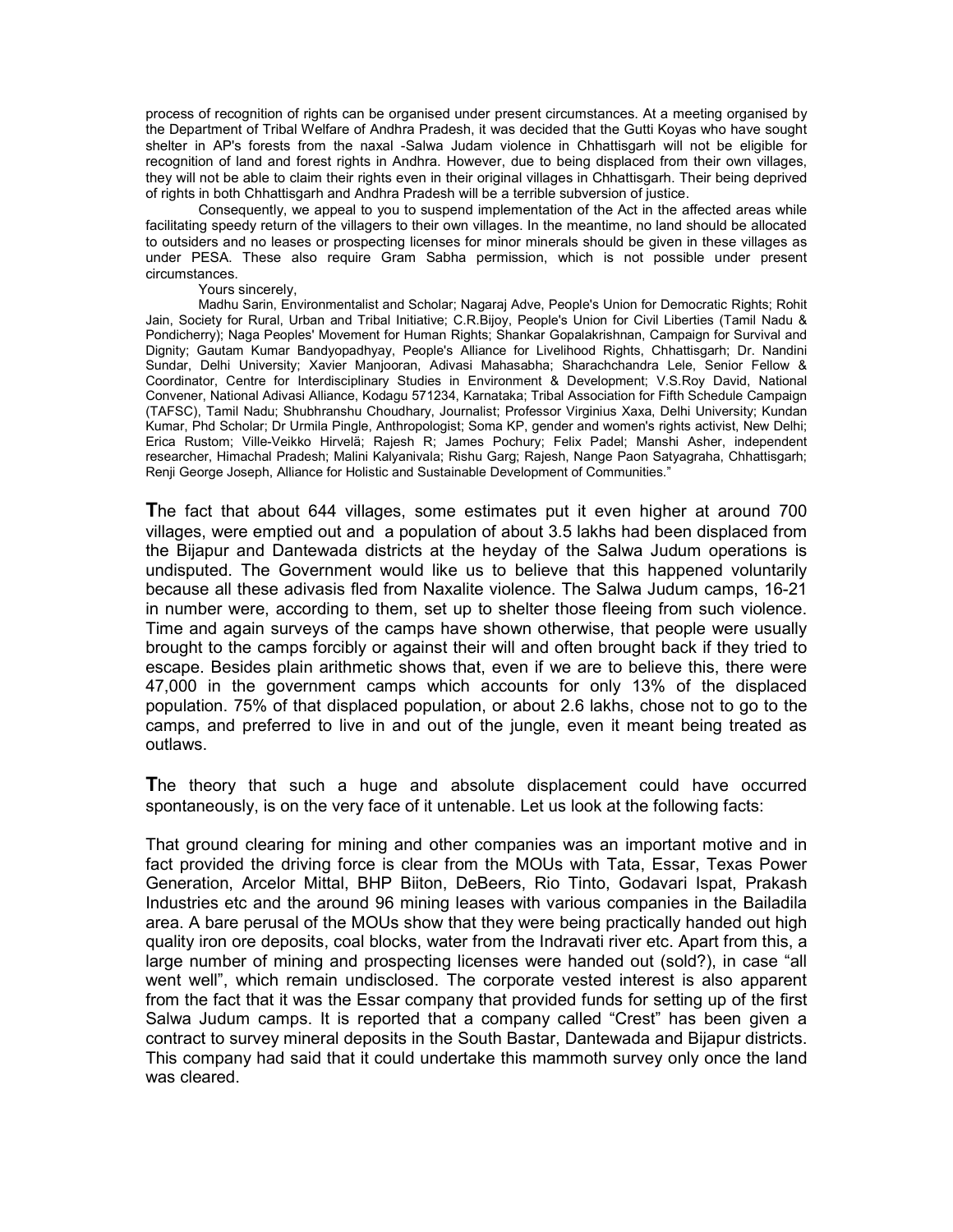**I**t is now an admitted fact that the ground clearing operation that was attempted to be carried out through Salwa Judum is a military strategy referred to as "strategic hamletting". This involves clearing out villages and bringing them to roadside camps. The strategy was used by the Americans in Vietnam and the Indian State in Mizoram, Nagaland, Tripura and Manipur.

In Bastar this strategy has been closely overseen by the Counter Terrorism and Jungle Warfare College, Kanker headed by Retd. Brigadier BK Ponwar. Brigadier Ponwar earlier headed the Warrangte Counter Insurgency and Jungle Warfare School of the Indian Army at Mizoram.

In the year 2006 left political parties as also the Chhattisgarh Mukti Morcha had protested against the statements of two officers of the American Consulate - one heading its Commerce Wing and the other a Regional Security Advisor, who had visited Kanker and Raipur and offered the Chief Minister American assistance in dealing with the state's insurgency problem. We had condemned this as undue interference in the internal affairs of a sovereign nation. A few months ago I came to know that the current Chief of Economic and Political Affairs - Michael Neville and a Regional Security Officer - William Inman had visited Kanker and Raipur again. As an advocate familiar with Dr Binayak Sen's case I had been requested to brief these officers by a staff member of their Mumbai Consulate. I had declined stating that I believed that human rights could not be separated from the policies of globalization and militarization which their country was supporting. It is pertinent that putting Indian Maoists on the American terror list, gives a handle to the Americans to interfere in the internal affairs of our country ostensibly for protecting American interests (read companies!).

**T**he third factor is the heavy military deployment – 19 battalions of CRPFand 2 Naga and Mizo IRB battalions – which were used with ruthlessness to commit all manner of barbarities to cow the adivasi people into submission. The presence of the Salwa Judum, who also no doubt used brutal force themselves, added a factor of unaccountability and spontaneity. Their role was also as informers and guides.

In the past three years the incidents of such barbarism have appeared many times in the press, only to be quickly covered up. Some brave journalists notably Shubranshu Choudhary in his column "Basi Ma Uphan" in the evening daily paper Chhattisgarh has reported scores of such cases. We are giving here only a few instances;-

On 13<sup>th</sup> March 2007 when the Naga Batallion and the Salwa Judum entered the Nendra village of Gaganpali panchayat, everyone ran away. But the children of the village were bathing at a hand pump. When the Naga jawans could not find anyone else in the village they shot these 12 children between the ages of 2 and 20 dead. We are giving their names not because it would make a difference to the reader but to remind them that 12 is not is a statistic but represents human beings (their ages are in brackets) – Soyam Raju (2), Madvi Ganga (5), Midium Nagaiyya (5), Podium Adma (7), Vetti Raju (9), Vanjam Raja (11), Soyam Raju (12), Sodi Adma (12), Madkam Aite (13), Madkam Budraiyya (14), Soyam Rama (16), Soyam Narya (20).

 280 persons of Gangrajpadu village were taken by the Salwa Judum to the camp, but 175 of them were murdered, filled in sacking and thrown in the river, because they were protesting against going to the camp.

 A CRPF jawan of the 119 Batallion, G company told a journalist that they had been given orders that if they saw anyone in those villages after 15 March 2007, he/she would be a Naxalite and if he ran away we could them.

 On 7th April 2007 a jawan of the Chhattisgarh Armed Force told a journalist that he had been posted there since the 15<sup>th</sup> of January 2007 and since then his unit alone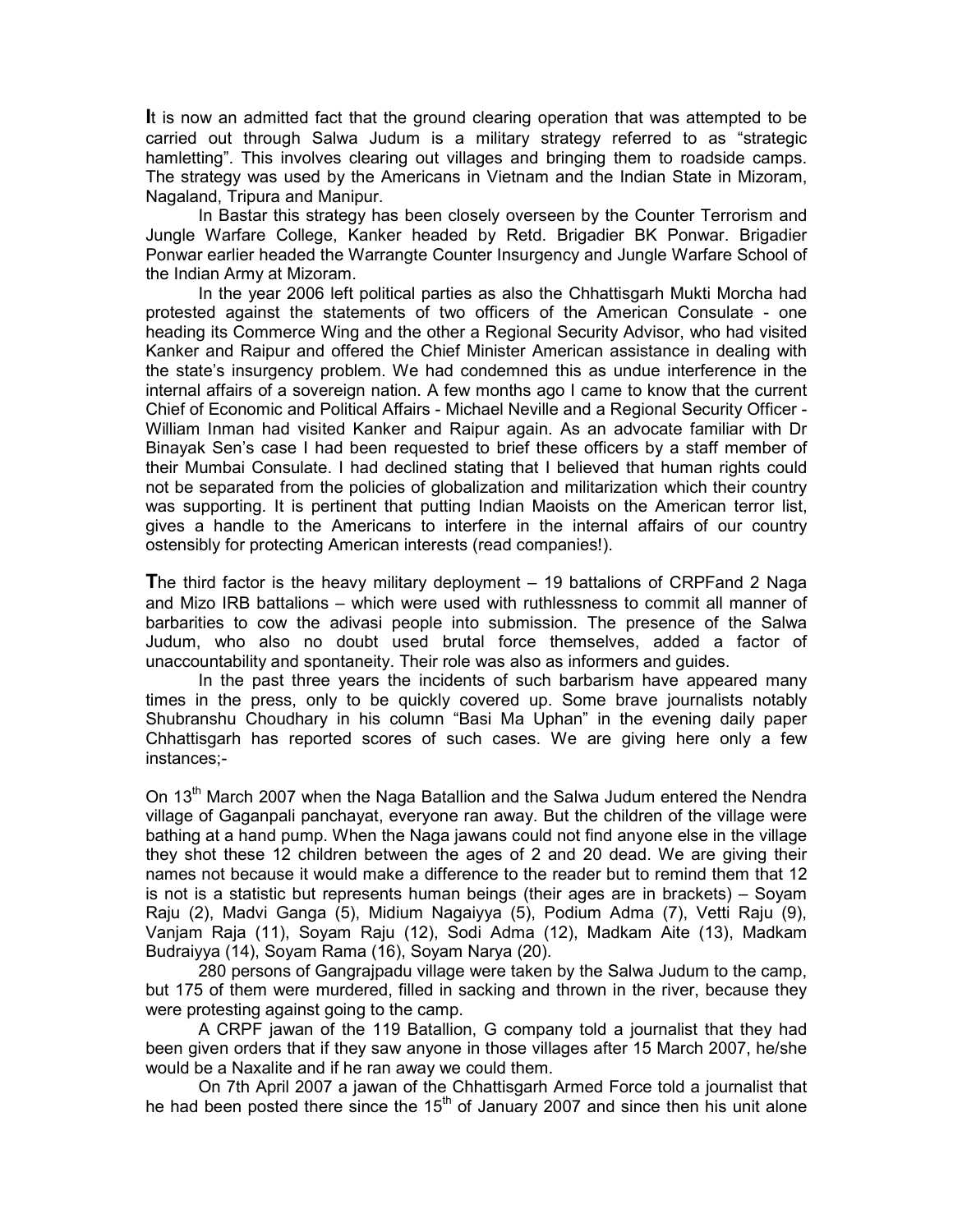had killed at least 60 persons. He said that as soon as they would reach a village with the Salwa Judum, people would start running. "We cannot understand the language of the adivasis here. Whoever we could catch, we would kill like a chicken or a goat, on the say so of the Salwa Judum. All this is happening because of our orders from above, and I am very unhappy about it."

**T**he other significant aspect of this strategy was the outlawing and cordoning off of those adivasi people who refused to come to the camps, the total withdrawal of health services, ration shops and local markets. In other words starving out or "sanctions". This is described in the following excerpts:

## "Because of Judum the Haat markets were closed down.

In the Naxal strongehold areas of the Konta area, after the start of Salwa Judum, the weekly markets had closed down, then the Naxals had started holding a market at Gachanpalli for their socalled people.

 After the attack of the force on this market, the Naxalites have changed the venue of the market. The weekly markets are the most important part of a forest products based economy. It is from these markets that Naxalites also get the articles for their daily needs. After the start of the Salwa Judum campaign in 2004 (sic) the villages around the main centers were depopulated. The markets of these centers were also closed down and the economy of South Bastar crumbled. In the interior areas where the Naxals had a stronger base, the villagers left their villages and shifted to the mountains and jungles. Owing to this problem, the markets of Jagargunda, Bhejji, Basaguda, Golapalli, Kankerlanka etc. were closed down. Markets that were operating in the interior like Bhejji were brought to the roadside. The villagers who did not join Salwa Judum were debarred from coming to these market places on the roadsides. The villagers who came to the markets carrying mahua, imli, tora and other forest products began to be victimized as Naxals. Looking to this problem the Naxals started a new market in Gachanpalli. The traders of Cherla, Andhra Pradesh used to come in bullock carts with their wares. The Naxalites had directed that the essential items be provided at reasonable prices. But the news of this reached the Salwa Judum supporters of Dornapal. So much forest produce used to come into the market, that the traders couldn't transport all of it back."

Nai Dunia, 3<sup>rd</sup> January, 2009.

## "The Story of the Other Side of the Indravati

……….Quite a few people were already sitting there (in Village Niram) when we arrived. The people respectfully asked us to be seated. When we asked them about the facilities provided by the government they told us that upto two years ago the school and anganwadi centres were functioning here, though not regularly. Similarly the heath workers also used to come sometimes, so at least we and our children would get some kind of relief. But as soon as Salwa Judum started, all these facilities were stopped by the government. The villagers said they couldn't understand why all these facilities were stopped by the government. Whereas no one had ever objected to their functioning. The villagers said that when Salwa Judum started, the entire populations of the villages of Chinger, Ehkeli,Satwa, Bangoli, etc. were forcibly taken away by the Salwa Judum leaders and the (paramilitary) force. But we thought that if we go away, we would neither be able to do our farming nor collect forest produce which is the basic source of our livelihood. All of us will simply die of starvation there. The peasants also stated that there are facing a shortage of grain, salt, oil, chillies, clothes etc, because if they cross the river and go to the Geedam or Tumnar market, the Salwa Judum and force catch them and beat them up badly and take them and throw them in the camp or else murder them. So they don't go to the market at all. If they require these necessities of life they go walking to another market 80 km away, they have to spend three days doing so."

Shubranshu Choudhari, 11.6.2007, 'Chhattisgarh'

Like everything else, "Counter-Insurgency" has also become an industry in Chhattisgarh. Crores of rupees come in for defence expenditure and security costs. Huge undisclosed budgets exist for this purpose. And there is heavy siphoning off. (Even otherwise, out of the 1654 crores sanctioned for modernization of the police force by the Central government for the 13 Naxal affected states, only 2 to 13% have been used for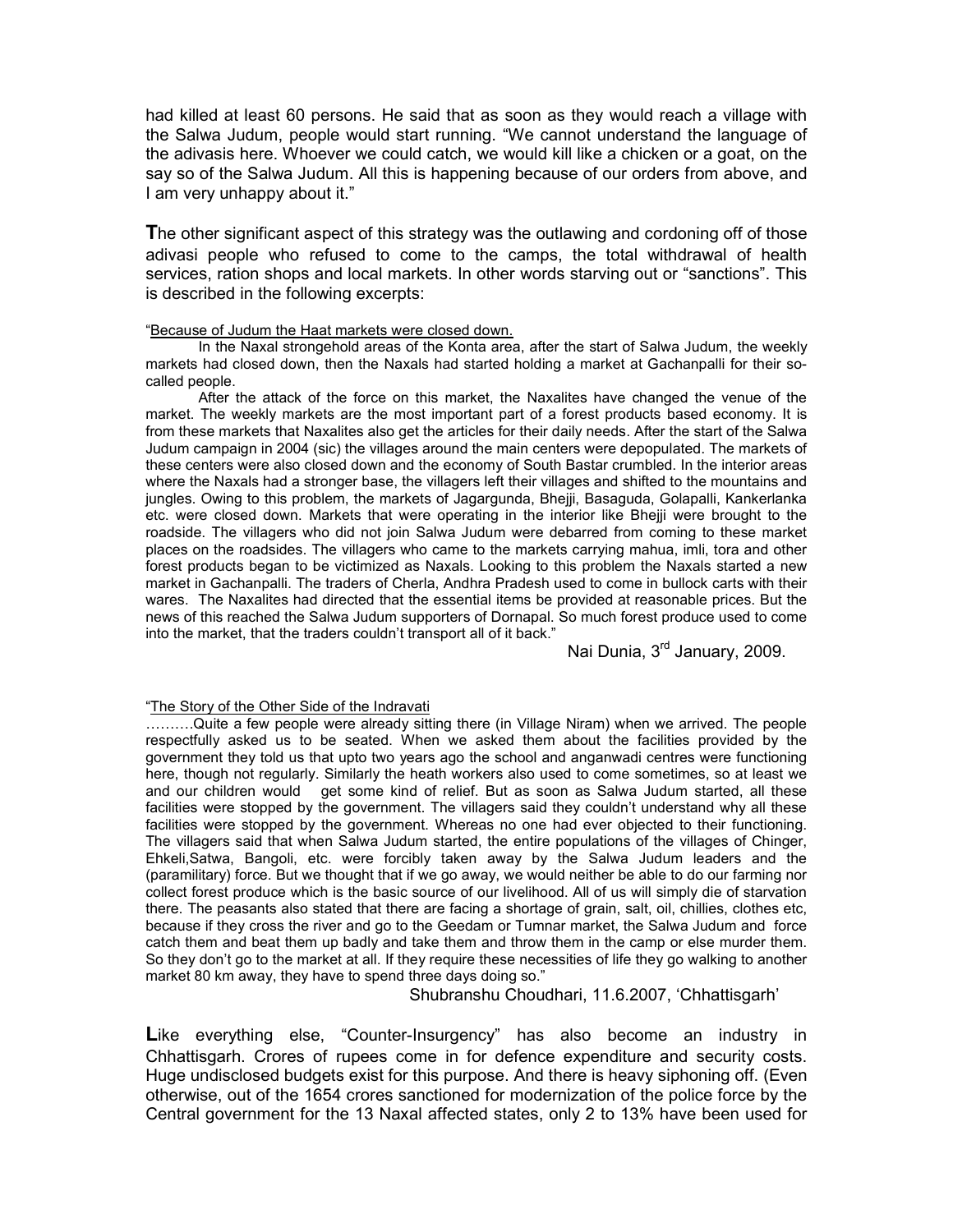improving weaponry. The lions share has gone into building bungalows and offices!) Besides, running the Salwa Judum camps itself is a lucrative proposition for the contractors and Judum leaders, many of whom have built houses and purchased vehicles in this period. From makeshift tents, tin roof structures have been constructed in the camps. All government schemes have been transferred to the camps. Ration shops, anganwadis, schools, hostels, literacy and health missions…..all funds designated for the villages now come to the camps. Foodstuffs, medicines, relief materials including those sent by international agencies intended for lakhs of people are claimed to be distributed to a few thousands. And even those are distributed on paper, for now the majority of people, having neither employment nor food have run away. No wonder that the journalists who were trying to expose this scam were beaten up by Salwa Judum goons in the police station. The following news item gives us an idea:

#### "Patwari suspended in rice case.

The administration has finally taken stern action in the case of blackmarketeering of rice brought for distribution to the inmates of the Salwa Judum Relief camps, and suspended the Patwari of Dornapal….

 On the one hand various kinds of questions are being raised against Salwa Judum by NGOs and political parties, on the other this kind of incident raises doubts about the functioning of the administration.

 On 15 December the police had raided and seized 100 sacks of rice intended for the inmates of the Dornapal Relief Camp which had been kept for backmarketing in the house of Md Ahmed at Nadi Road. He was found prima facie to be guilty.

 There is consternation among the employees at this action taken for the first time since the start of the Salwa Judum. Complaints of this nature had been made several times earlier in the Salwa Judum camps. Such irregularities are not a new thing. There has been blackmarketing of all materials which come here for the past two years......Most of the camp inmates have gone back to their respective villages, but despite this the materials are shown to be distributed on the basis on the old figures. If the administration carries out an impartial enquiry, several startling facts will be uncovered." Haribhoomi, 19/12/2008

**T**his corruption has been acknowledged at the highest levels. Once the present DGP Vishwaranjan was asked to comment on the statement made by the outgoing security advisor to the government of Chhattisgarh - KPS Gill that the police of Chhattisgarh was so corrupt that the police officers posted at Bastar extort bribes for transfers and postings from jawans. He replied," Had I been there I would have asked that how come, in Punjab, where you finished off terrorism so efficiently, that 3/4ths of the officers have houses in England and America, though they have no relatives there?" It might seem that, by saying so, the DGP is exposing corruption very frankly. But on studying this more closely we understand that its real meaning is that Gill Sahab, better not speak too much about corruption, if you do, we can expose you as well! Thus the purpose was not to expose, but to cover up corruption.

But the more grave concern is that the imperialists, particularly the American state, have had a powerful influence on the top echelons of the police. This is even more serious at present for Chhattisgarh, from where police officers regularly go to America for training. In the Punjab period, the officers did not make frequent trips abroad, as they are doing today, yet many houses got built. How many houses are being built now is anybody's guess!

In a statement of 6<sup>th</sup> May 2008 in Mr Vishwaranjan also admits, "In the Bijapur-Dantewada areas, they (the Naxalites) started raking up the old discontent of the adivasis. Actually adivasis consider the jungle to be their own, they don't accept that it belongs to the government. In 1910 a revolt took place against the local raja because he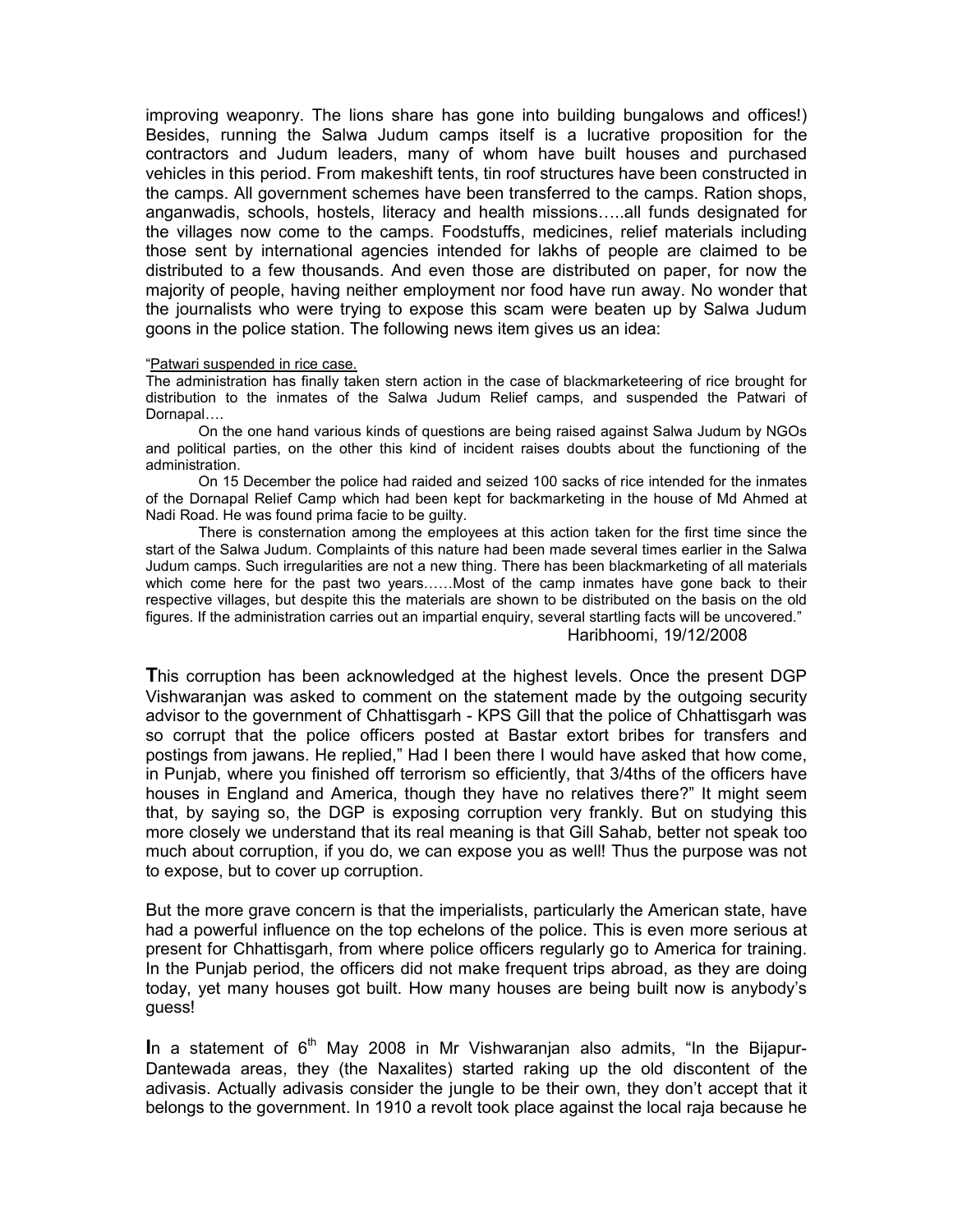tried to implement the Forest Act. He had to call in the British army for help. Ever since then this discontent has taken root. Later on the National Forest Act was implemented. The adivasis could not emotionally accept this."

**R**ecently DGP Vishwaranjan stated that there are at present about 10,000 hard core Maoists and 40,000 people's militia in Dantewada out of which 15,000 are women. In other words we are back to the magic figure of 50,000 given by DGP Rathore before Salwa Judum started. In that case, what has been achieved by the past 3 years of forcible displacement, detention of thousands in camps, and hundreds of killings?

# **"The Story of a Village"**

**W**hat has Salwa Judum meant for the adivasi people? The following is a narrative of the speech given by an adivasi in a meeting organised at New Delhi by the "Citizens for Peace and Justice in Chhattisgarh" which describes this poignantly.

 "After some hesitation he (Chamru) started speaking, "It was in the December of 2005, the Sarpanch of Mirtur sent a letter to our village (Vechapal).In that it was written that now in Bastar some maneating people are coming, so if we want to save ourselves from them we should go to the Mirtur camp.

The adivasi translating said that man-eating people meant Nagas.

Chamru continued, "We got scared. We got together and decided that first all the men would go and stay in the camp and then we would decide what to do afterwards.

 In the Mirtur camp there were some old Sangham members who had now become SPOs. Every morning they would first beat us. They used to say when we went to these peoples' village with the Naxalites, they had fed us food. After this they used to take us to other villages and tell us to set fire to houses in those villages.

After some days some people of our village ran away from the camp. Even then most of the people used to stay in the camps in the night but mostly come back home in the day time.

 To scare those people who had run away from the camp, after 8 days the Salwa Judum and the police came to our village. The others ran away, but Joga Aayami fell into their hands and the Salwa Judum and police together killed him. They took away the 17 year old daughter Rukni of Sannu Oyami. As far as we know Rukni is still imprisoned in Jagdalpur jail today.

 After staying in the camp for two or three months, all of us from our village decided one day that we should all run away. In February-March we ran away from the camp and came back to our village.

 After this Salwa Judum started coming to our village regularly. As soon as they came, we would run away to the jungle. After our running away they set fire to 60-70 houses in our village and took our cattle away.

 One day in April when I had gone to pick mahua, suddenly the Salwa Judum people came there. I hid behind a tree and they caught hold of 4 women who were picking mahua. They raped the 16 year old daughter Kumari of Sannu Oyami and the 27 year old wife Kamli of Bande Kadti in front of me. I kept watching from behind the tree. They let two older ladies go. After that they made the young girls wear Naxal uniforms which they had brought with them. They cut their hair, put a gun on their shoulder and took them away with them. These two girls are still in Jagdalpur jail accused in Naxalite cases. We have already paid 12,000 to the lawyer but he says he can only get them out if we give him 20 thousand more.

 After that we started living in the jungle only, and Salwa Judum started coming very frequently to our village. Each time we would run away, but somebody or the other would get caught. In this way six people of our village have got caught…..Two of them were father and son, They were caught together when they were cutting wood. They were hacked to death and thrown in the river…..

None of these 6 was a Sangham member.

Salwa Judum people have burnt my house three times till now. Now there is not a single house in the village which has not been burnt. Now there are only walls left in the village. Whenever we make a house they come and burn it. This has happened about 10 times. Now we make houses of plastic sheets and are living in the jungle.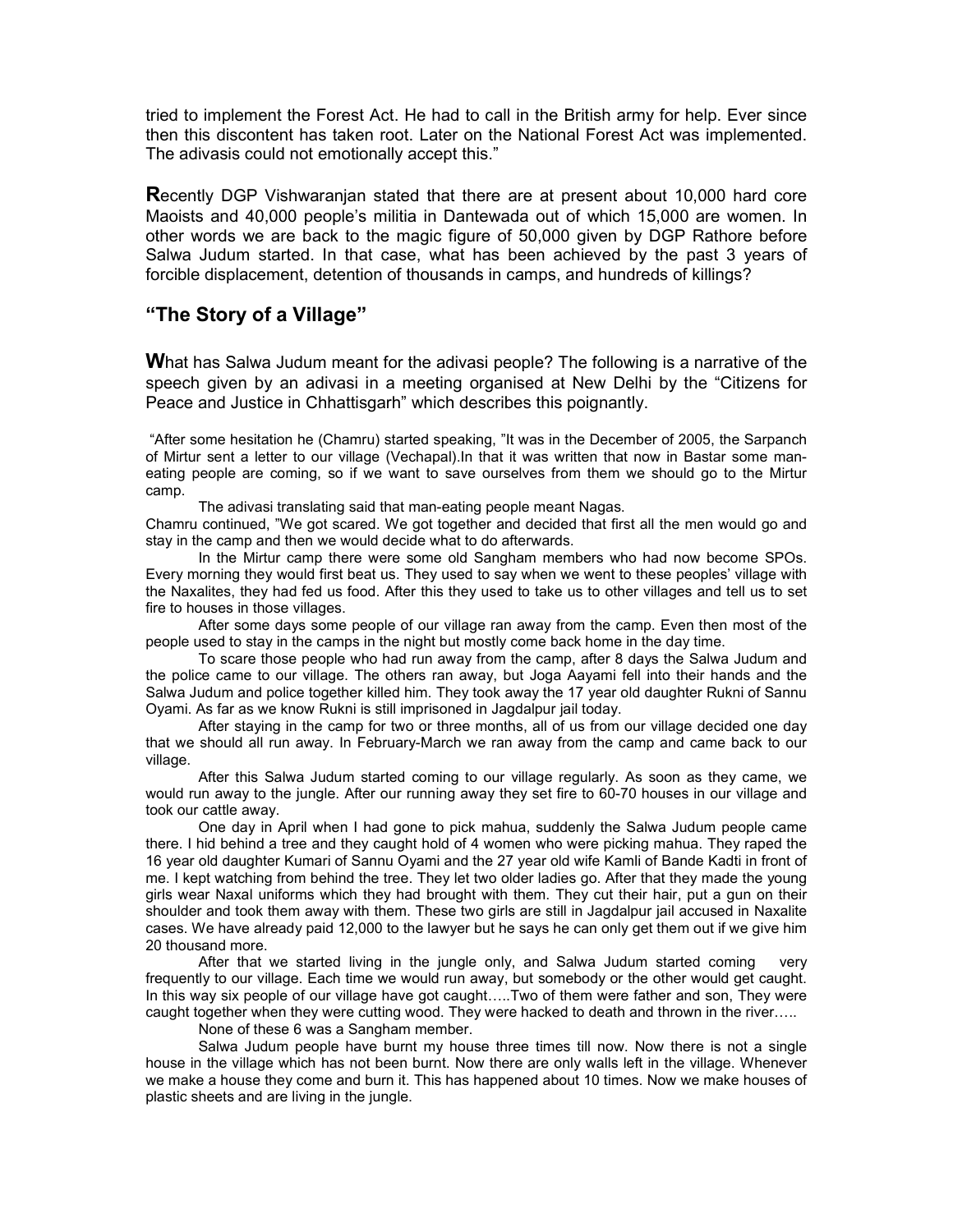Jaganath (32), son of Aytu of our village used to tell people to go the camp and we suspect that he used to spy about our village to the SPOs. The *dadas* (Naxalites) came to know about this and one day during this time the *dadas* killed him.

 There was a school in our village. Now the administration has transferred the school to the Mirtur camp. Not a single person from our village stays in the camp now. That's why no child of our village goes to school now.

 There is no hospital in our village. We used to go to Mirtur for the market and hospital but now we cannot go to Mirtur for fear of the Salwa Judum. Now we only send old ladies and children to the market to buy salt and oil. They have to walk one full day and after that spend the night somewhere to reach the market in the morning." Chamru requested me not to write the name of that market.

"Earlier in our village there were 5 Sangham members and the *dadas* (Naxals) used to come from time to time. They used to take meetings and tell us to do agriculture well and not drink. They never did any harm to us, Sahab".

Chamru told me that this is not only the story of his village. The neighbouring villages like Timenar, Hurepal, Phoolgatta, Dorguda, Kondapal, Pittepal, Neelavaya, Madpal, Indri, Kokur, Tamud,Orvada, Paralnar, Kudalka, Peddapal…in all these villages the story is more or less the same. All of them are living in the jungle. The people of all these villages cannot come out and neither can anyone except Salwa Judum and the police come to our villages.

There was no one from the *dalam* in our village, now one has joined. From my neighbouring villages, 15-20 from some and 30-40 from others have joined the *dalam*. Before Salwa Judum there were only 1-2 persons from these villages in the *dalam*." Chamru also told the names of the villages where all the youth had gone with the Naxalites but he requested me not to write the names of those villages for reasons of security.

Chamru can be called a Naxalite. This meeting can be called Naxalite sponsored. But when Chamru was speaking there was pin drop silence in the whole hall and I saw tears in the eyes of many people sitting in the chairs around me.

The population of those 644 villages like Vechapal is about three and a half lakhs. According to government statistics about 50 thousand of them are in camps and the remaining 3 lakhs like Chamru have gone closer to the Naxalites.

This is the success of Salwa Judum"

## Shubranshu Choudhari,14.9.2007, "Chhattisgarh"

**E**very day the newspapers of Chhattisgarh carry disturbing news of killings, most of these are attributed to Maoists. As peace-loving people, far removed from the villages of Bastar, we shudder on reading these. We wish that there were some solution to end this seemingly endless cycle of violence. But we must remember that it is difficult to find the stories of the "Chamrus" in those reports. We have to read between the lines. If the newspaper says "commanders were felled" and shows a photograph of several young men in lungis what does it mean? If we are told the Maoists ruthlessly murdered "a villager" who also was an SPO what does that mean? And if we are told nothing at all what does that mean? Though we are often told that "the Maoists threw pamphlets", it is rarely that a statement of the CPI(Maoist) finds its way to the press, and if so to confirm its authenticity. On 22.12.2007 a statement was published in the name of Gudsa Usendi, Spokesperson of the Dandakaranya Special Zonal Committee in the Daily Chhattisgarh in response to an article of journalist Asha Shukla. This is how it concludes:

"Whatever is being broadcast in the TV channels and newspapers is almost all one-sided. If we make only this storm of one-sided propaganda our source of information we shall make serious mistakes. Ashaji has rightly said that our Chhattisgarh is looked upon as a backward region, otherwise people would have shown the same interest in exposing the frightening and most brutal violence which is going on in the name of Salwa Judum as they have in exposing the Gujarat riots or the killings in Nandigram. Without writing or speaking anything about these women (*rape victims described earlier in the article*), and hundreds of other men and women, or even trying to find out about them, to try to blame us, or abuse us in very emotionally and literary style as Ashaji has done, shows only dishonesty towards this problem…….

Here on the one hand the violence of the Salwa Judum is on......

On the other hand is the retaliatory violence on behalf of a historically defeated people who have been struggling for their water, land and forest for the past 27 years. It is the violence of those who have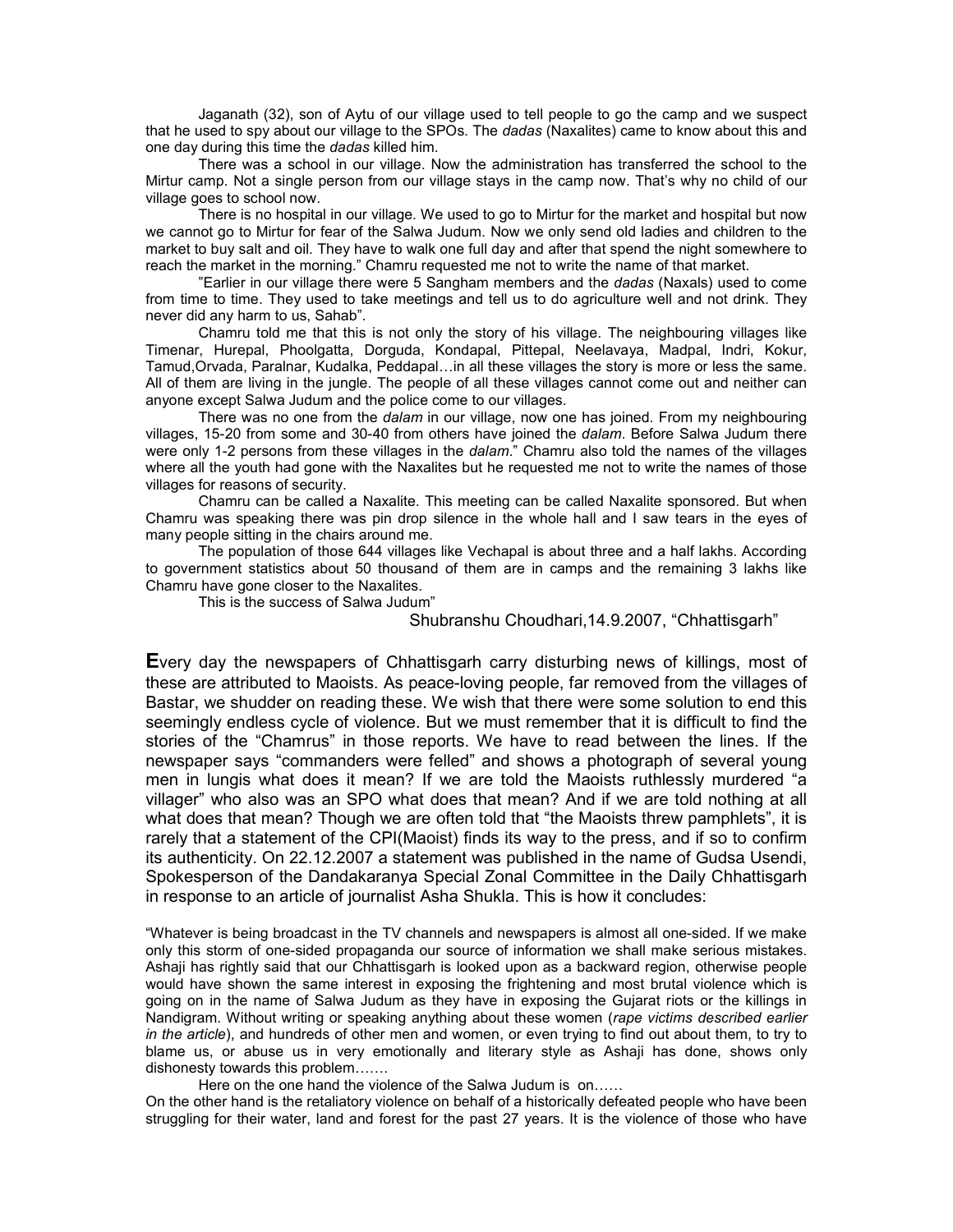nothing left to lose. Everything has already been looted from them. ……..They have only two ways left: to surrender and live like slaves in the "relief camps" or to resist even at the cost of their life. I am not trying to give an argument to justify our violence, I am only repeating that the people were forced to make this choice. Sitting in Delhi or Raipur or even remaining confined to the roads of Bastar and shouting "you are killing innocent and helpless people" is very easy, but to touch the hearts and feel the pain of those whose tears have dried up is very difficult. Finally I want to say that in these last two and a half years if despite this barbaric repression there are still people alive in south and West Bastar it is only and only because of our resistance struggle. If our party had not led this peoples resistance history would perhaps not forgiven us. you may call us violent or abuse us, but this is the reality and it is our conviction that history will vindicate us."

# **Knocking on the doors of the democratic state – do the adivasis of Bastar have any civil liberties?**

**T**he silence about Bastar is not "natural". There are many brave journalists, lawyers, social activists in Bastar and Chhattigarh. And many of them have been trying to speak. But journalists have been harassed, beaten, arrested; their homes and jobs taken away from them. False cases, transfers, income tax raids, defamation - the state has a myriad ways to silence social activists. Even a lawyer, Shri Girjuram Kashyap, filing affidavits of villagers against the fake gram sabhas at Lohandiguda was picked up. The politically motivated and criminal incarceration of Dr Binayak Sen - which continues even after 22 months despite the lack of legally admissible evidence and the widespread protest, nationally and internationally - is also to "teach a lesson" and brutally enforce this silence.

**S**alwa Judum began in June 2005, and by December the blood had start trickling out from under "the wall of silence" – the hushed reports of repeated attacks on villages under massive paramilitary cover, the rounding up of entire villages into camps - houses razed to the ground, meager belongings looted, crops ruined and livestock slaughtered, hundreds of ostensible "Sanghams" killed, and all those who refused to come to the camps and preferred to flee to the jungles labelled 'Maoists'.

It was Dr Binayak Sen who took the first brave step of organising a joint All-India fact finding team of human rights organizations to investigate these disturbing rumours. The team was obstructed, harassed and threatened, but it nevertheless let the nation know what was happening in Dantewada. The report was aptly entitled "When the State makes War on its People". After this many fact finding teams notably the Independent Citizens Initiative, various governmental commissions such as the National Commision of Women, international human rights organizations like the International Association of Peoples Lawyers and Human Rights Watch, journalists' and doctors' associations (Reporters Without Borders and Jan Swasthya Abhiyan), and teams of various political parties like those of the CPI and the Congress have also repeatedly documented atrocities, lawlessness, forcible displacement, pitiful conditions in camps, cases of sexual harassment etc. Letter petitions of the Vanvasi Chetana Ashram have been taken up suo moto by the Chhattisgarh High Court, and the Forum for Fact Finding and Documentation has filed numerous petitions before the State Human Rights Commission. Finally two petitions questioning the legitimacy and violent modus operandi of Salwa Judum have been taken into cognizance by our apex judicial forum - the Supreme Court – one filed by Nandini Sundar, Ramchandra Guha, EAS Sharma and other members of the Independent Citizens Initiative, and the other by Kartam Joga, Manish Kunjam and other residents of Dantewada belonging to the Adivasi Mahasabha.

**W**hat has been the response of our democratic institutions?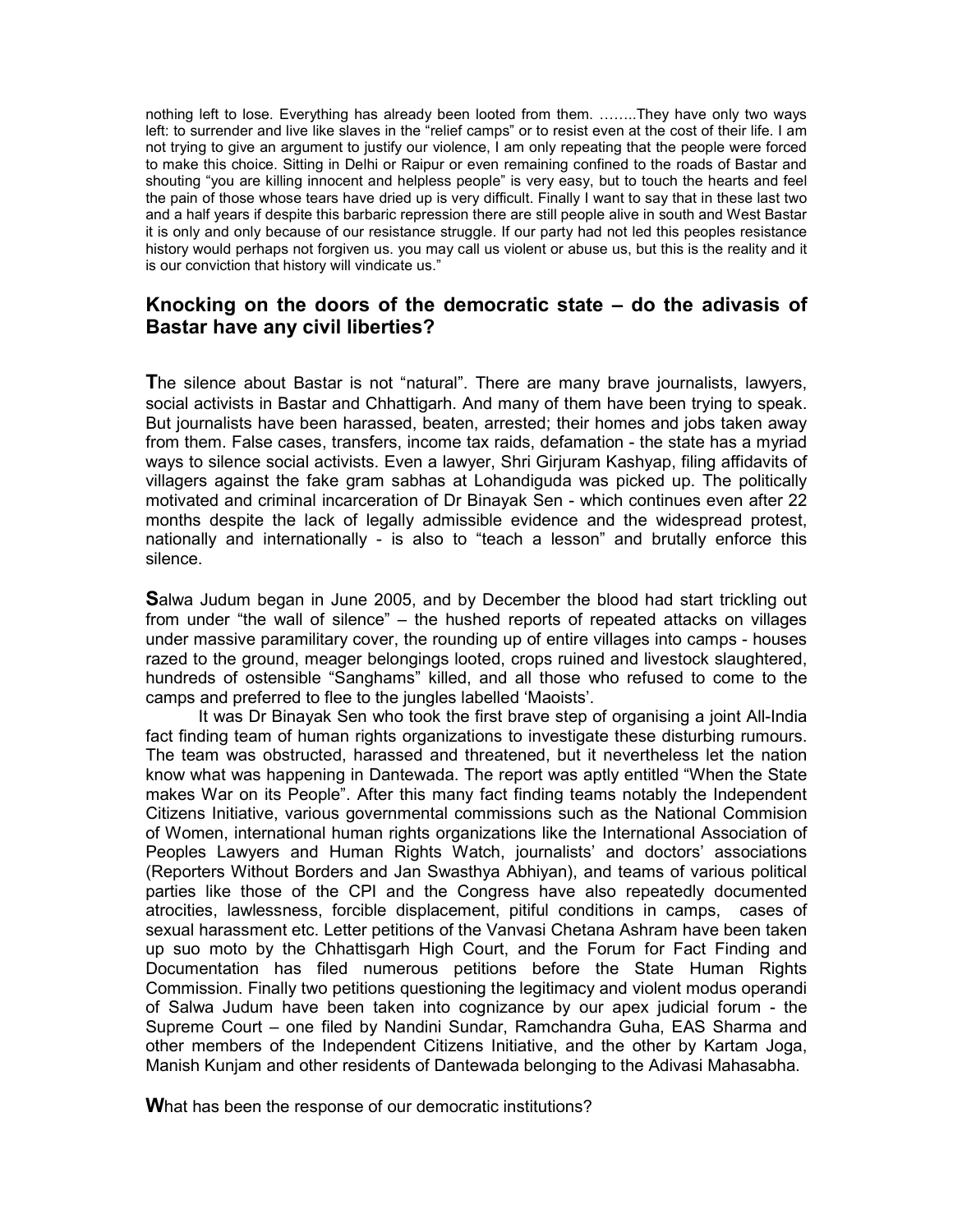Take the Ponjer fake encounter case. Not only the CPI, the Forum for Factfinding and Documentation, and the PUCL, but even a 5 member team of Congress MPs including Moolchand Meena and Jamuna Devi had conducted an investigation and declared that 12 innocent villagers had been murdered by the police in March 2007. 8 bodies were exhumed and a magisterial enquiry was ordered. But the police finally registered an FIR in the name of "unknown uniformed persons."

The BJP MLA of Keshkal and Parliamentary Secretary Mahesh Baghel had gone public stating that the 79 persons who were paraded before the press in Raipur as surrendered Naxalites in January 2007, were innocent peasants. He had claimed that not only were they not even Sangham members, but most of them were BJP cadres and he knew them personally. But only a few of these persons could be released. Presumably the rest are still rotting in jail.

The gang rape of an adivasi woman by the Mizo jawans had enraged the people of the Nakulnar area in February 2007, and they continuously agitated under the leadership of the Adivasi Mahasabha for the punishment of the jawans and the withdrawal of the Mizo batallion. Those jawans had also threatened and beaten the local adivasi police who had tried to register a case. Thanedar Khalko told an ETV reporter that,"The Mizo jawans beat up anybody. If they are not withdrawn from here, the situation can become explosive. We are only 7 and they are 117. We are helpless before them.". The Dantewada police however acted in collusion to save these jawans. The woman was made to identify the rapists in an identification parade which was well nigh impossible for her because of their identical Mongoloid features.

Apart from this denial and cover-up mode, the other official response has been offensive - to declare every person who opposes the brutalities of Salwa Judum as a "Naxalite supporter".

The extreme example of this was when, in November 2007, the Dantewada collector KR Pisda wrote to the State Government that the Y category security given to Congress MLA Kawasi Lakhma be withdrawn as he was a "Naxalite spokesperson." The "proof" given for this was, "He has not issued any statement opposing Naxalites. He has not participated in the Salwa Judum. In fact he has demanded that it should be stopped."

Even in the petitions in the Supreme Court, the reply of the Chhattisgarh government was that all the petitioners are "Naxalite supporters!"

After the recent elections, as usual, an adivasi MLA, this time Nankiram Kanwar has been adorned with the crown of thorns, namely the post of home minister. It is pertinent that in the previous cabinet he had been Forest Minister, which ministry was taken away from him when he had tried to prosecute the Sterlite company for their illegal encroachment on forest land and felling of thousands of trees. This time he has immediately towed the line. After first making a visit to the RSS office, Mr Kanwar stated that all those who oppose Salwa Judum are "anti adivasi", "Naxalite supporters" and shall be "dealt with sternly."

In which case the list of Naxal supporters is rather daunting - Sandeep Pandey, Justice Srikrishna, EAS Sharma, Nandini Sundar, BD Sharma, D.Raja, Medha Patkar, Kanak Tiwari, D. Bandhopadhyay, Hira Singh Markam and of course the inimitable Ajit Jogi. The latest addition is our Union Home Minister P..Chidambaram who stated during question hour in Rajya Sabha that "We are not in favour of non-state actors taking law enforcement in their hands,"

The CMM, which has been consistently agitating for the release of Dr. Binayak Sen, much-loved doctor of the miners and industrial workers of Chhattisgarh, has equally been a strong opponent of the brutal and forcible displacement in Bastar taking place in the name of Salwa Judum and has repeatedly demonstrated against it, for it believes that, "Injustice anywhere is a threat to Justice everywhere." No wonder that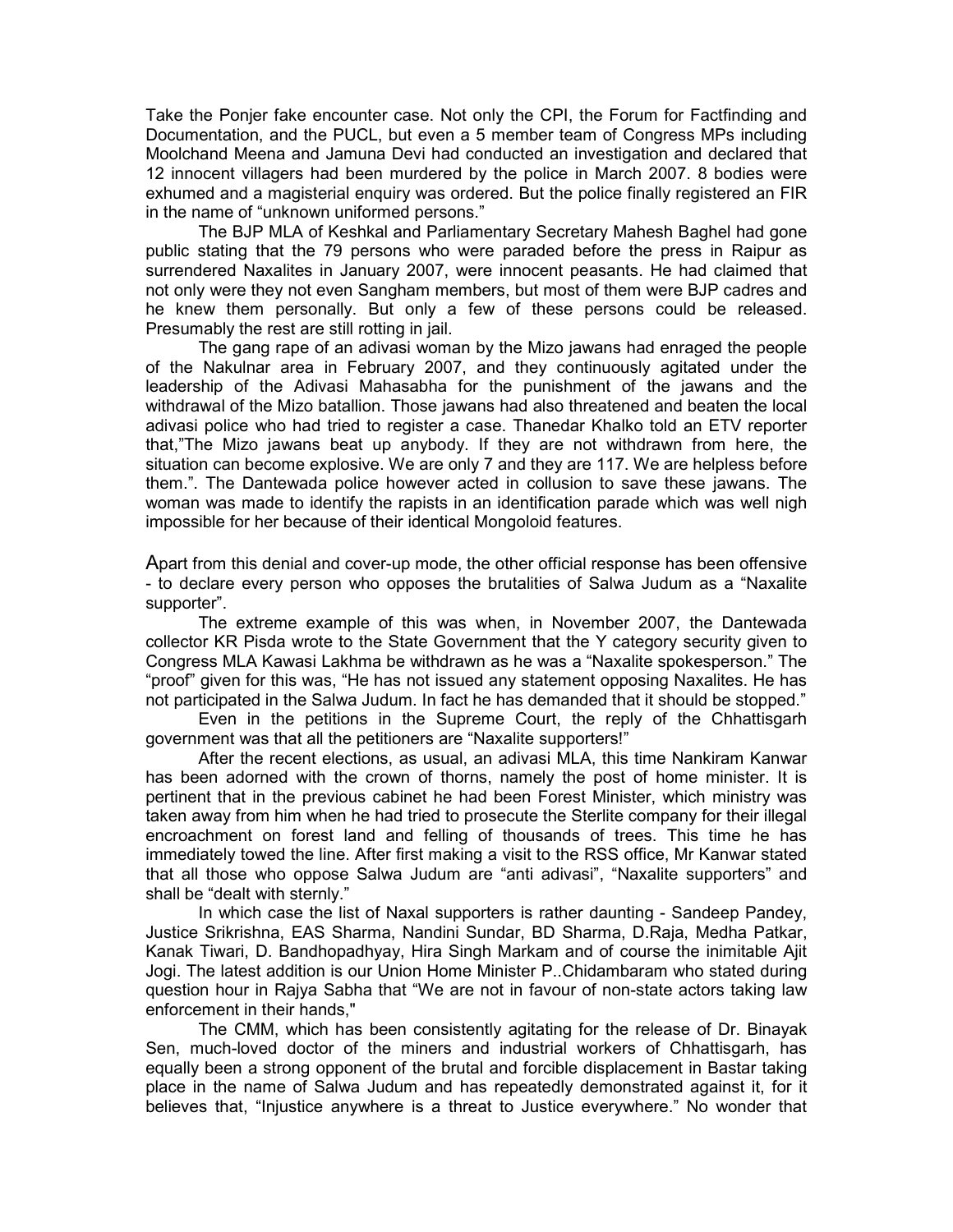CMM is therefore very much also in the "firing line", as DGP Vishwaranjan made clear by his veiled threat that "Niyogi was the first Naxalite."

**C**hief Minister Raman Singh and DGP Vishwaranjan are literally crowing over the results of the recent assembly elections in Bastar and interpreting them as a mandate in support of Salwa Judum. Is it so?

 Most of the times nowadays elections are not fought on issues, how else can one explain campaigns using naïve if not outright dumb star celebrities and results determined by crates of liquor. In Chhattisgarh, the burning issues being faced by a region reeling under imperialist onslaught were totally absent. What to say of poor contract labour or peasants facing displacement, even the issue of the small industrialists did not figure in the manifestos of the "mainstream" political parties. They were only vying with each other in throwing crumbs to the people from the high table of loot - luring them with 'three rupee rice', 'two rupee rice', and finally even 'one rupee rice'!

But any one who visited the Dantewada or Konta constituencies in the buildup to the elections could see that the election there was being fought like a referendum on Salwa Judum and land acquisition for companies. I quote from the newspaper Nai Dunia of 7/11/2008:

"Shri Karma has not been able to start his campaign in the Naxal stronghold areas of Katekalyan and Kuakonda, even the BJP candidate Bhimram Mandavi has not plucked up the courage to go there. On the contrary, under the banner of the Adivasi Mahasabha, Shri Kunjam has been successful in reaching his message. He is the national President of the Adivasi Mahasabha and by going to jail in the matter of giving land to the Tata industrial group, he has earned considerable sympathy. Famed as "Bastar Tiger", Mahendra Karma, though he is an adivasi, is considered a leader of the non-adivasis. But some incidents of the recent past have spoiled this image of his. Similarly his efforts to persuade the adivasis of Bhansi and Dhurli to give their lands to the Essar industrial group may cost him dear."

**T**he defeat of the powerful sitting MLA Mahendra Karma does of course signal the unpopularity of the Salwa Judum he headed and also the land acquisitions of Tata and Essar which he personally tried to push through. And this was despite not only muscle power but even money power. He was caught on camera bribing an adivasi woman, and quickly signalled to a man carrying a sack of cash to scoot! But how then, did the BJP candidate, who was nowhere in the running, defeat such an obviously popular candidate as Manish Kunjam?

The Citizens for Peace and Justice in Chhattisgarh had expressed apprehensions in their letter to the Election Commission of India regarding electoral rolls being prepared in camps and therefore the possibility of fraudulent voting:

"According to recent media reports Government of Chhattisgarh claims that more than 57,000 people are living in these camps and their names are getting included in the electoral rolls for the camps. We have learnt through media reports that the Government has initiated a process of including their names in the electoral roles for the camps.

As per reports we have received from local civil society members and fact findings done by CPJC members, majority of people who were living in these relief camps have gone back to their homes in their respective villages. According to our information the number of residents in camps is not more than 10,000.

We are also aware of several other discrepancies existing in the preparation of Electoral rolls: many names in from the voter's list have been dropped and in some cases names of children aged 13-16 have been included in the names. Moreover, names of several people who have fled to Andhra Pradesh and other neighbouring states have been added or maintained in the electoral rolls of Salwa Judum camps when they never lived there.

We are afraid that this will inevitably result in fraud voting while the citizens themselves are deprived of their right to vote.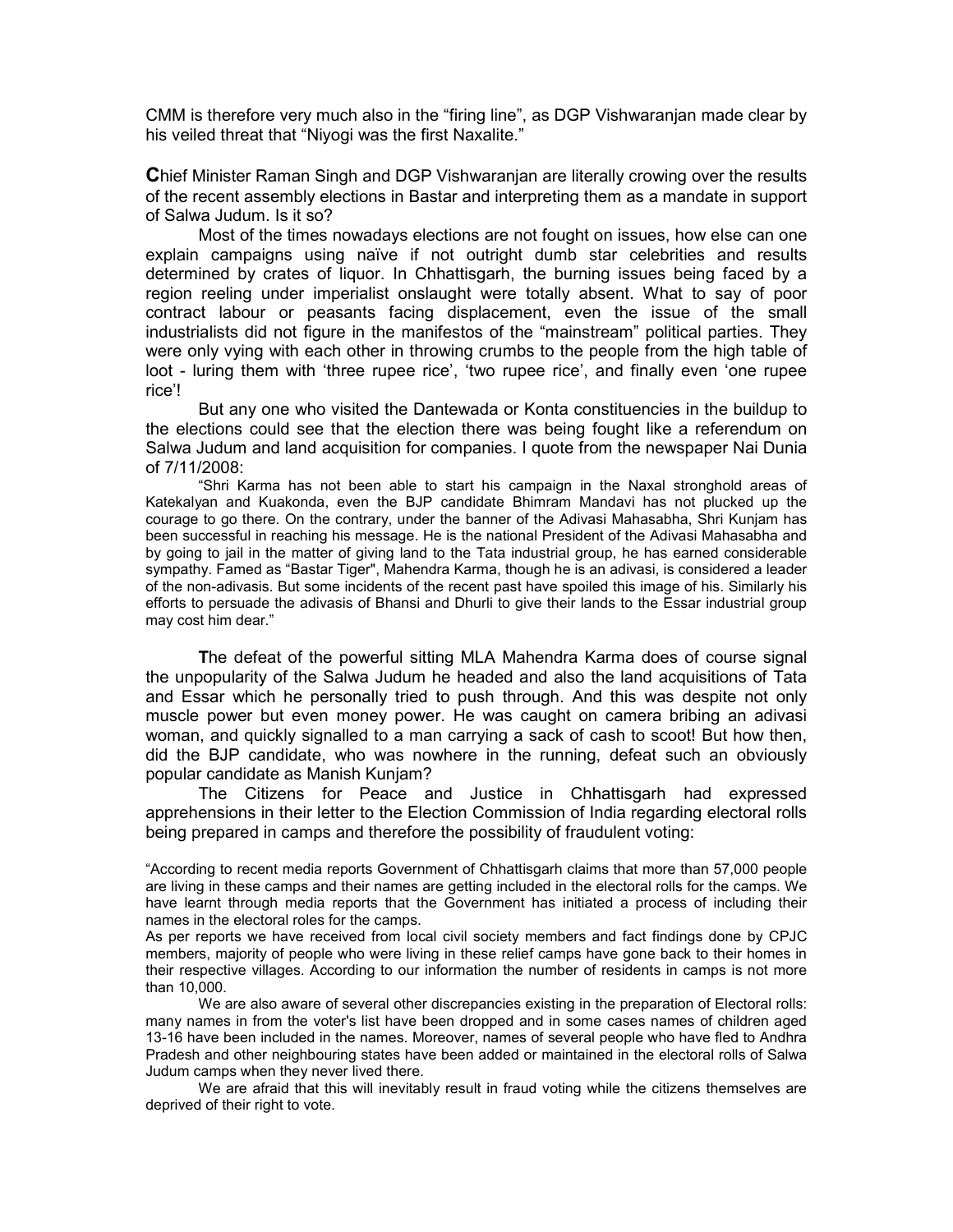According to media reports Communist Party of India has also raised their objection with you on similar points. They have informed that 50 polling booths in Bijapur and 92 polling booths in Dantewada has not been inspected by Election Commission. They feel the inspection staff have refused to do their duty, probably due to threats from Salwa Judum."

Recently Advocate Pratap Narayan Agrawal preferred a letter petition alleging that the election was neither free nor fair,

" 9.From the preparation of voters' list, photo-identity card and polling in booth is a story of abuse of power and connivance of public servants with money-muscle- mafia candidates. The election commission abused its' power in firstly declaring that in absence of photo-identity- card the voters will be allowed to cast their votes if they have any of the other 29 proof of their identity, but suddenly the election commission debarred the voters of Dantewada and Konta-Sukma constituency who had no voters'-identity card. The commission's agency failed to update and issue voters' identity-card to each of the Indian citizen voter. Thus, the conduct of election was neither free nor fair nor constitutional.

10. The commission failed to make arrangements for security of voters from naxals and other antilaw ; is clear from the incident of voting thrice in village " G O G U N D A ' in Konta-constituency. The fear and insecurity amongst voter is proofed by the fact that only 10 voters cast their vote against the roll of 711 voters. The election-party many a times did not go the booth and made false documents of voting. The election-machinery cared and busy only to protect the election-party, they did not care to secure the voters. Thus, the election in Konta, Dantewada, Kanker, Keshkal, Narayanpur constituency were neither free nor fair nor secure nor constitutionally achieved.

11. The very fact that Collector and District Returning officer with superintendent police Dantewada having reported against the election-observer; and the observer having reported against them for corrupt practices is a proof of conduct of illegal elections.

12. The very fact that the Chief Election Officer of Chhattisgarh election commission Dr.Alok Shukla reported of non-cooperation by Director General Police and his subordinates and the District Returning officers, is a proof of conduct of elections in unfair and unfree and illegal and insecure manner.

13. The very fact that Commissioner of Bastar Ganesh Shankar Mishra, Collector of Raipur Sonmani Bora and collector of Kanker Pisda were transferred for free and fair elections, indicates unfree and unfair involvement of public-servants.

14. The fact that many of the officers were not relieved from duty despite instructions of election commission and some of them relieved on my notice, is a proof of unfair and unfree and corrupt and abusive-power involvement of public servants in conduct of elections. None of the erring public-servant is punished is the prove of their criminal conspiracy with political parties"

In fact some persons of poll parties and security parties have already been prosecuted for election malpractices by the Election Commission in Rajnandgaon and Kanker districts. 11 persons are in jail in Rajnandgaon pending trial. This poll party had never gone to the booth but had sat in the fields and pressed the EVM buttons, all for the BJP! The Congress candidate from Bhanupratappur – Manturam Pawar has filed an election petition alleging that goons of the BJP candidate (now Minister) Vikram Usendi had terrorized and chased away all the voters at one of the booths and pressed the EVM buttons 504 times in favour of the BJP. There have been dozens of cases of more than 100% voting and even more where votes were cast only for the BJP. Besides when we recall that the votes in the camps could hardly have been cast freely and that votes of government servants were ostensibly "cast by post", it is not difficult to understand how the BJP might have won.

**R**ecently the papers in Chhattisgarh were blazing headlines – "NHRC gives a clean chit to Salwa Judum", referring to the enquiry made on the directions of the Supreme Court. Of course the NHRC had acted in a typical "police" fashion, traveled to villages in antiland mine vehicles with SJ leaders and alleged perpetrators as translators and guides, and could not even protect the few villagers who were brave enough to depose before it.

Yet the recommendatory chapter of its report begins by noting that the Salwa Judum movement has now lost its momentum, and suggests that efforts should be made to rehabilitate the remaining camp inmates. It recommends that village wise lists of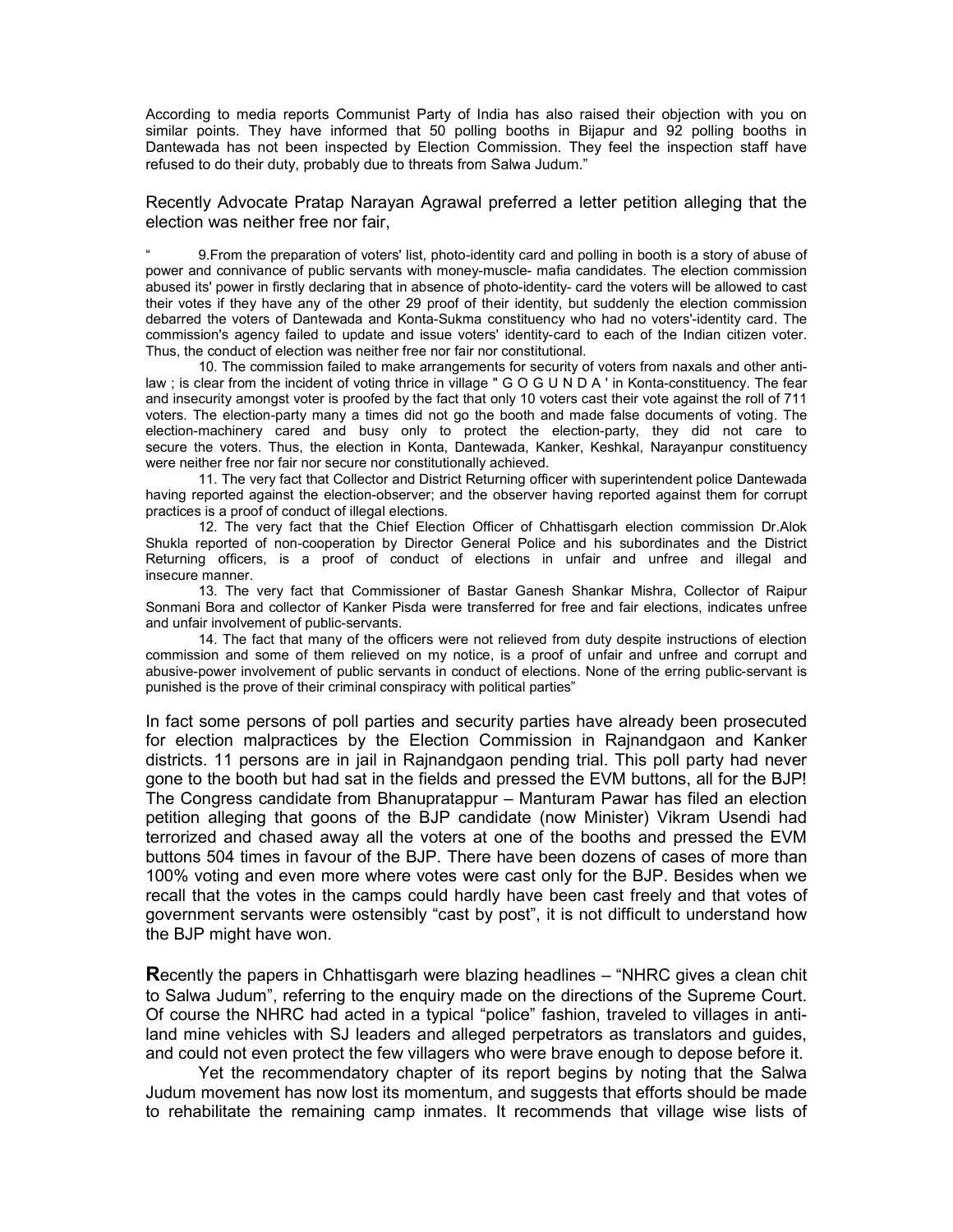missing persons be made, atrocities be investigated and villagers be encouraged to lodge FIRs, that all losses due to loot and arson be compensated irrespective of perpetrators (read "even if non-naxalites"), that paramilitary forces stop using school buildings, that corruption in camps be strictly checked, that security forces be trained to avoid human rights violations and that a more humane transfer policy be put in place to relieve them, and that rather than a security-centric approach efforts be made to address socio-economic deprivation.

Dilute as they may be, could these recommendations, which are practically a vindication of the allegations of human rights groups, be described as a "clean chit"? Well, so thinks the Public Relations Department of the Government! And so that is the Truth (with a capital T) in current vogue in Chhattisgarh.

In other words, after all that effort, we are back to square one.

# **Not recognising the people's brave resistance. Missing the forest for the trees.**

**F**or the State in Chhattisgarh, there are no adivasi people, it only recognises "Maoists" or "victims of Naxal violence".

**P**eople have been speaking. But has anyone been listening?

On 5 November 2007, about 2 lakh adivasis gathered at Jagdalpur in a rally organized under the aegis of the Adivasi Mahasabha. When we went as a team of the CMM we saw that at the venue – the huge Jadgalpur stadium - there was not a single matador, truck or bus. All the participants had come walking, some had left their villages 3-4 days before the event, carrying rice and their own fuel wood. Their slogans - "Stop Salwa Judum", "Stop giving adivasi lands to companies", "Down with Mahendra Karma." Huge winding rallies poured into the city from all directions. We were surprised to see an Air Force plane hovering sinisterly overhead, making an airborne survey?

A similar rally at Dantewada on 14 November 2006 had been denied permission by the Collector Dantewada in the name of a by-election taking place in the Bilaspur district more than 500 kilometres away! The High Court had struck down the order of the Collector and permitted the rally. Despite all-out efforts by the Salwa Judum leaders and the police and para-military to obstruct and threaten, the participants of the rally did arrive at Dantewada, 50,000 of them, to oppose the land acquisition by Tata and Essar, and to oppose the massive displacement of adivasis in the name of Salwa Judum. It is interesting that despite all the government support, Salwa Judum has never been able to muster such mobilisations.

And that is not all. Six months ago hundreds of tribals had demonstrated at the district headquarters of Bijapur, protesting that CRPF jawans posted at a relief camp in the interior village of Cherpal had fired at camp residents, killing a two-year-old boy, Raju, and a woman, Ram Bai, 25. They had demanded the recall of CRPF from the village. And at Nakulnar…… At Bhansi……..At Kondagaon….. At Lohandiguda……At Santoshpur……At Singharam.

**Y**et unfortunately, for the civil society too, the adivasi people are only victims, "ground between two stones", "caught in the crossfire", "those whose only crime is to be neutral." We have been appealing to the democratic institutions – the Executive headed by the Collector and the Governor in the Scheduled Areas; the Judiciary headed by the Chief Justices of the Supreme Court and High Court; the National and State Human Rights Commissions, and the special committees set up to monitor the status of the scheduled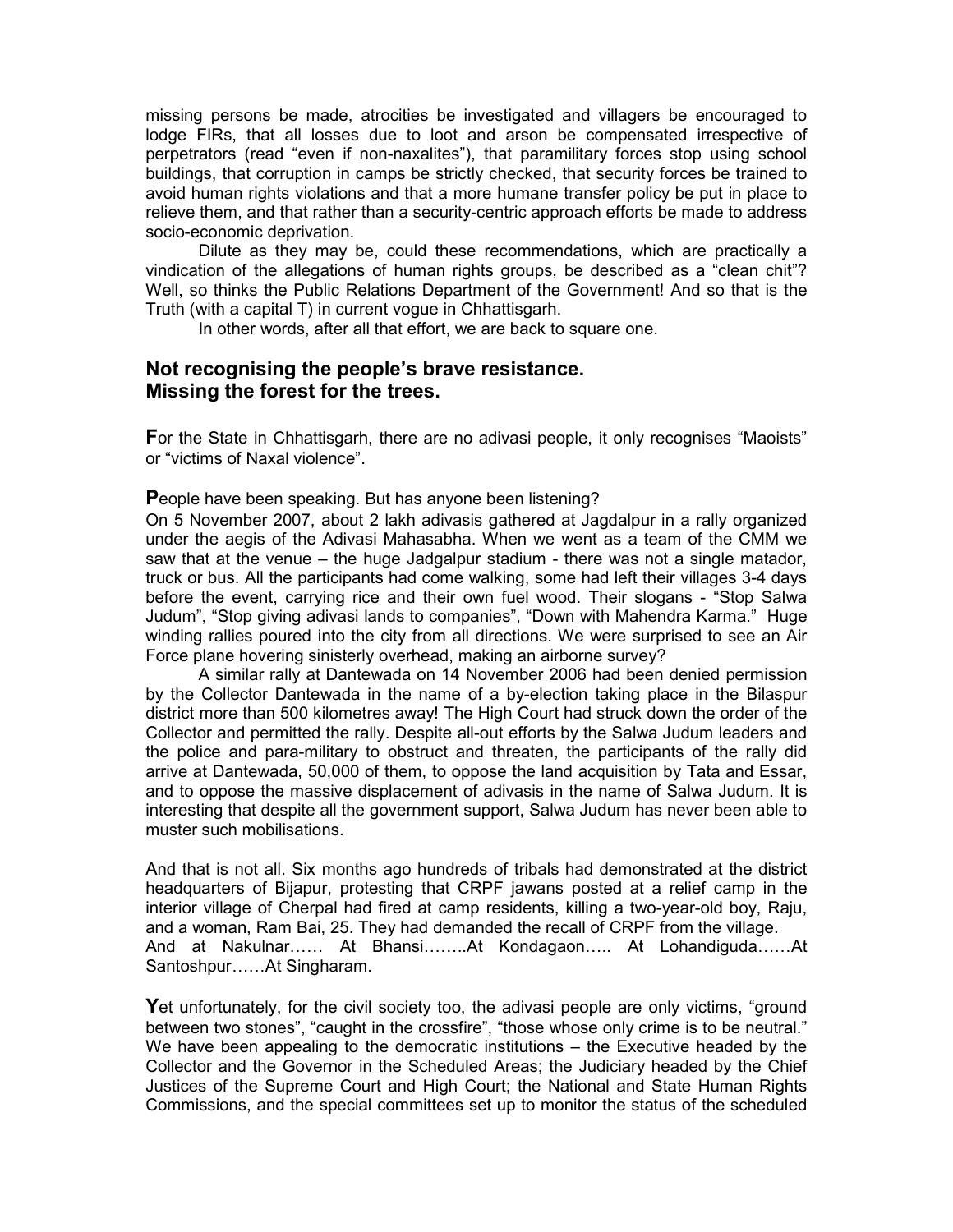tribes and the scheduled areas; the national and local media; political parties of all hues. After many undaunted efforts, not to be belittled in the least, there has been a small stir. But small, far too small, in comparison with the dimensions of the human tragedy.

**B**ut the NHRC is right about the fact that the Salwa Judum has lost its momentum.

Now the operations are clearly police-CRPF-IRB operations. A large number of the "pakka" SJ recruits have been absorbed as "Special Police Officers" - the lowly paid (yet by adivasi standards getting a royal sum of Rs. 1500 a month) youth who serve as the spy network, guide the police parties in the jungles and literally form the physical shield around the CRPF in each of the thanas. Recently the DGP Mr. Vishwaranjan stated that more than 1500 SPOs were discharged on grounds of indiscipline (euphemism for atrocities).

The Collector of Dantewada candidly admitted to the press that 80% of the inmates of the camps have returned to their villages. When one recalls that there are 19 battalions of CRPF not to mention Naga and Mizo IRBs in Bastar and Dantewada, today, and that these security forces have been treating all those who refused to come to the camps as "Naxalites" and in fact forcibly bringing them back if they ran away, how did this happen?

How has Salwa Judum been pushed back?

**T**he live telecasts of happenings in Singur and Nandigram have shown us what happens when people of 11-12 villages refuse to part with their lands. Now multiply this by 50. Think of the enormity of it - 644 villages, 3.5 lakh adivasis. The government figures say 50,000 are in the camps. Human rights organizations say another 50,000 have fled to Andhra Pradesh. Let us add another 50,000 for good measure. Even so, our arithmetic has failed. Where have 2 lakh adivasis vanished? Obviously into the jungle. And therefore by the government logic – they are Maoists?

**I**t is these adivasis who have been declared outlaw, who are being cordoned off by the security forces, who are being deliberately starved of food and medicines by the withdrawal of health services and ration shops. These adivasis, whose crops are repeatedly burnt when they try to sow them in the abandoned villages. These adivasis who have to walk kilometers and kilometers to a local bazaar to avoid being "identified" as a Naxal by the Salwa Judum (or now the local SPO) and beaten, arrested or even killed. They who are swelling the overcrowded jails of Dantewada, Jagdalpur and Kanker, accused of "offences by unknown Maoists" – serving a sentence even before trial, for the word "bail" is unknown in the legal lexicon of Dantewada. Trials from which everyone knows they can only be acquitted for there are no witnesses, and no complainants, and most of time no co-accused either.

But it is also these adivasis who have refused to go the camps, who have repeatedly tried to return to their villages, who have sown their crops knowing that they might be destroyed by the Salwa Judum and CRPF, that have also been fighting to save their fields, their homes, their villages.

And yes, how can we deny it, they have resisted the Salwa Judum, the police, the CRPF physically with their traditional weapons. And again, it is undeniable, that the Maoists have supported them.

It is these adivasi people who have bravely created the conditions for those held in virtual detention in the camps to return home. It is they who are refusing to hand over their lands, their forests, to the rich global mining interests who are waiting in the wings.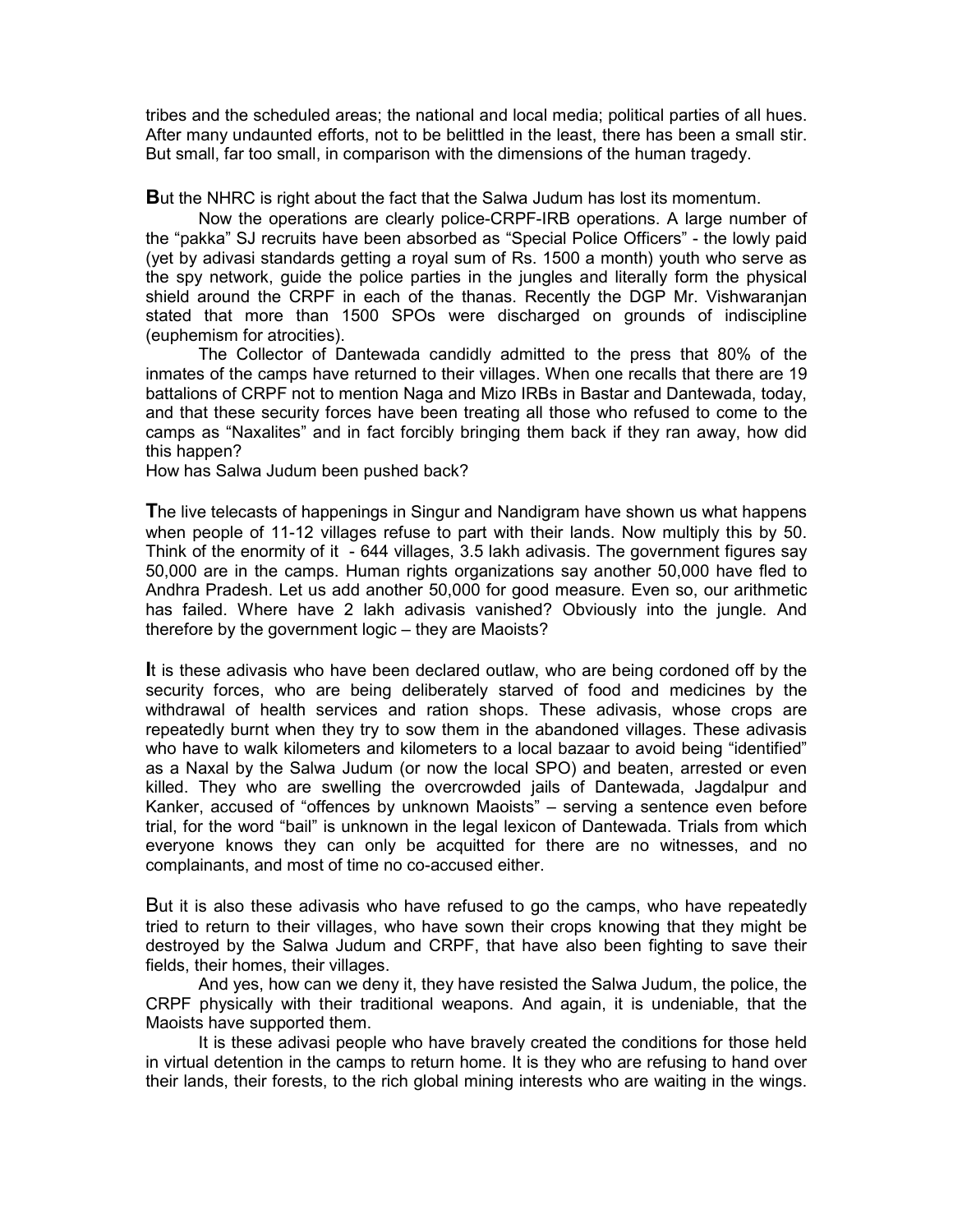It is they who have pushed back a brutal campaign like Salwa Judum. Can we refuse to recognise this brave resistance only because we may be "labelled."?

# **Today's imperialist onslaught is a desperate attempt to overcome crisis. And the masses of people refuse to be the sacrificial goat.**

**T**he ferocious aggression of imperialist capital, especially from the US, has to be seen in the light of the economic crisis impending since the 1990's, that has erupted now in 2008. This final economic meltdown has exploded many a myth about the illusory 'free market economy' and we are seeing a naked collusion between finance capital and imperialist governments. The 'free market' is for the devastation of lakhs of peasants, and the 'bail outs and subsidies' are for the big capital.

**E**ven mainstream economists like Joseph Stiglitz and Paul Krugman and many others have been demonstrating that, especially in the last decades, US has been consuming vast resources at the expense of the developing countries such as China, India and Russia etc. This has been done largely through its unique position by way of issuing dollars to reduce its mega-deficit and making the poor countries pay for its consumerist extravaganza. According to a New York Times article, since 2001, the US debt has grown by \$1.7 trillion. Foreigners financed 75 percent - about \$1.3 trillion – of this, China alone bears one fourth the burden. So, we see that the plight of the Indian peasants or that of the small industries is not a natural phenomenon, but a direct consequence of ruthless loot by desperate imperialists. But even with all this loot, they could only postpone the collapse of their economy, and finally by 2008, the crisis caught up with them.

**A** word of caution. By economic analysis alone, without an all sided study of our times we can never get to the whole of the truth, more importantly that truth, which guides us to work, beyond mere interpretations, to change the wretched conditions of our world,.

 If we carefully think over the whole sequence of the events, we can figure out that had George Bush succeeded in taming the Iraqi people in a time period of three to six months, then he could have proceeded to conquer Iran and could have got hold of vast oil resources cheaply. In that situation the imperialists could have postponed the crash for another decade. This is what they had calculated.

The people of the oppressed world thought otherwise. At the cost of untold sufferings and sacrifices, the march of the armed might of US imperialism has been brought to a grinding halt. After Korea and Vietnam, the people of Iraq have shown that imperialism is indeed "a paper tiger". The moral of the story is that we have to go beyond interpretation, work for change, come out and organize the struggle to defeat the plunderers.

**A**t this historic juncture of world wide economic crisis, what is the state of affairs in our country? What are the politicians of every major political party and the ruling bureaucrats doing? Of course they are working to save the country, to save the economy from the crisis. The country is - Tata, Ambani, Jindal, Jaiprakash, DLF, Indiabull, Essar, Birla, Holcim, Lafarge, ITC etc. etc. and the vast people are their subjects. More than 60 thousand crores have been injected. More may be needed. After all the country has to be saved from the economic crisis.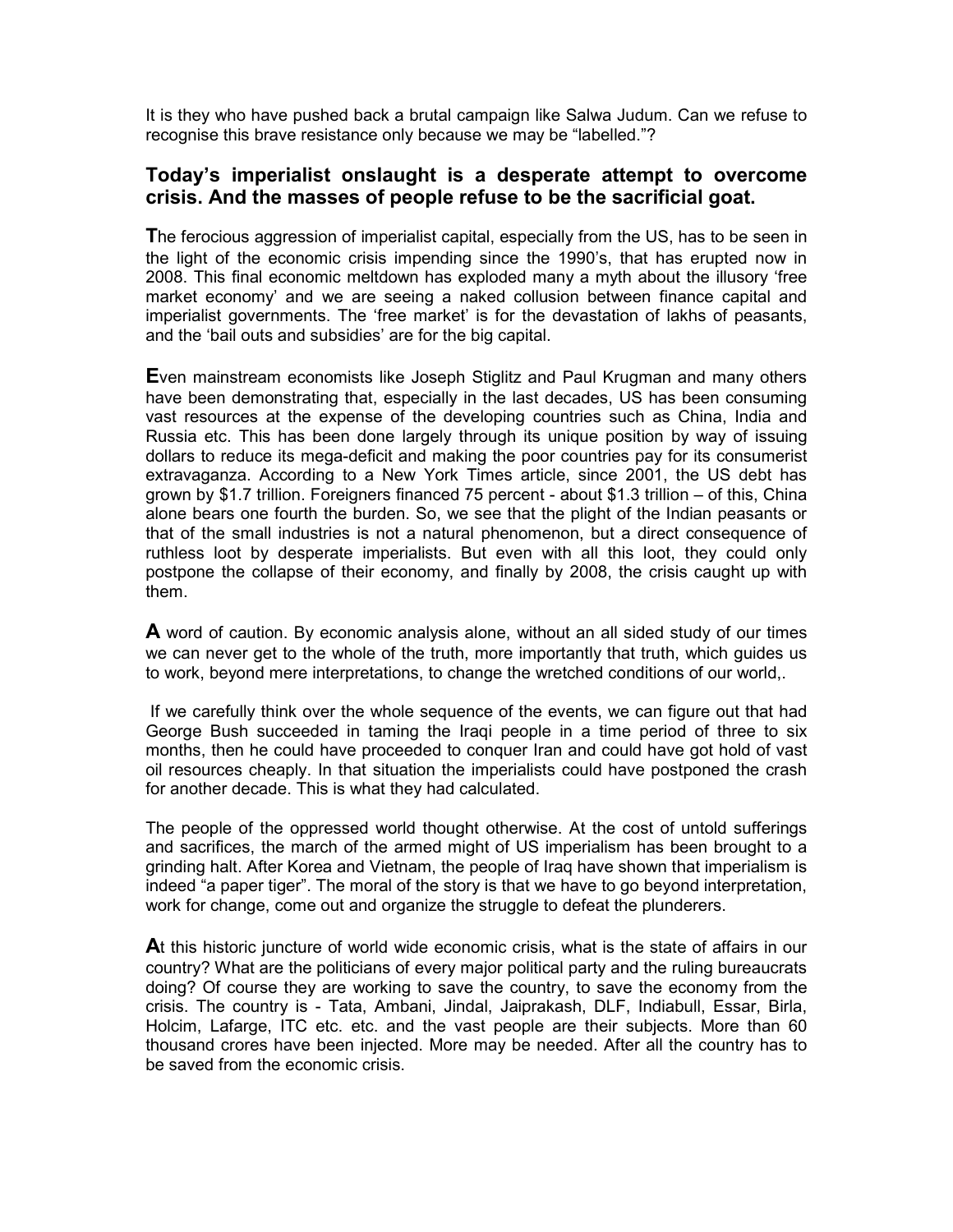The crisis is of the demand side. So demand has to be boosted. Excise duty has been cut across the board. Mobikes are cheaper by 4000, cars by 20 to 40 thousands. Banks have been instructed to disburse loans to boost the consumer market. Come on citizens, the country has to be saved, the economy has to be saved, tighten your belts.

How can the employers give bonus, there is an economic slowdown? Wages less than half the legal minimum? You should understand, it is a crisis. Everyone has to do their bit. The country is taking upon itself the burden of carrying package after package, the citizens should chip in with a bit of overtime and a bit of unemployment.

And peasants…. yesterday, you were to contribute your land for development, today it is to save the country from economic crisis! Are you not expected to give that contribution at the altar of country? You see, we are all one. The govt. of the economists is leading us. We are in safe hands.

## Just a minute.

The crisis is of the demand side. Then, can't the demand be boosted by paying bonus to the workers, by paying full wages and even giving a raise, by providing employment to all with a living wage (and not just a starvation wage as under NREGA)? Imagine the boost to demand when 77% of our people living with less then Rs. 20 a day start earning a minimum wage of say Rs 100 a day! What about constructing decent hospitals for the 80% of population which doesn't have them? By providing for construction of toilets for every family? To boost demand and save the economy, isn't it logical to have a moratorium on the construction of malls and all the other extravaganza before the whole population is provided with these essentials? Or is it that only when malls and flyovers are constructed, the demand for the steel and cement industries is boosted, and when hospitals and toilets and houses are constructed, it is not?

 The logic of economics is absolutely clear in this matter, that in fact, demand can only be boosted in this manner. But how can finance capital even allow you to think about think about this option, let alone propose action on these lines? Ah! There is this political side to our economy. And our economist rulers are the agents of the supreme imperialists. Indeed the whole ruling class, the politicians, the big bureaucrats! It has recently been reported in our mainstream media that the black money stashed away by this class in Swiss Banks was Rs. 1300 crore in 1984, increased to Rs. 28,000 crores in 1997 and that this amount had soared to a whopping Rs. 72,80,000 crores by the end of 2006.This amount is one hundred times more than the much worshipped FII investments in the Indian stock markets.

**I**n its crisis ridden state, imperialist capital has become ferocious, like a real tiger in its old age. It has been waging an all out attack on the lives and livelihood of people. The crisis ridden imperialists and pliant governments have been particularly aggressive in carrying out land grab and easing out the peasants from their land on an unprecedented scale. Kalinganagar, Singur, Nandigram, Midnapur, Koelkaro, Netrahat, Raigarh, Jashpur, Jagatsingpur (Posco). Lohandiguda (Tata), Bhansi (Essar) in Bastar, and so many other places in Chhattisgarh and all over India. Displacement under Salwa Judum, as relocation under military strategy is the one of the most brutal instances. Imperialists consider the Maoist forces to be the most serious obstacle in the way of unbridled exploitation in Bastar and many other adivasi areas. To crush them, the state does not hesitate to carry out genocidal campaigns among the adivasi peoples. The representatives of the United States are frequently present to see whether the state is doing enough to protect their "long term interests" in the mineral rich hinterland of India.